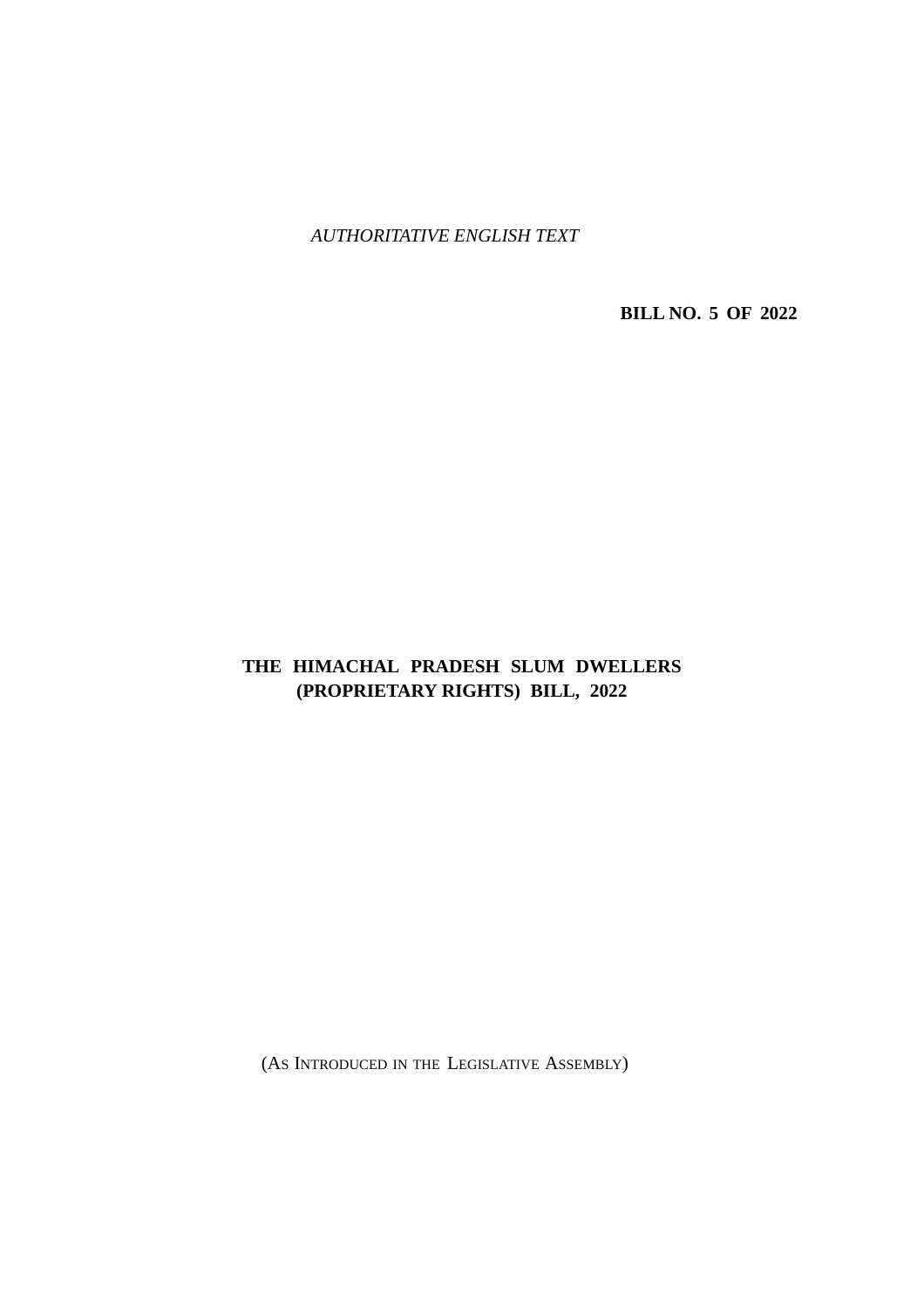#### **THE HIMACHAL PRADESH SLUM DWELLERS (PROPRIETARY RIGHTS) BILL, 2022**

ARRANGEMENT OF CLAUSES

*Clauses:*

### **CHAPTER-I PRELIMINARY**

- 1. Short title and commencement.
- 2. Definitions.

#### **CHAPTER-II PROPRIETARY RIGHTS**

- 3. Proprietary Rights.
- 4. Redevelopment of slums.
- 5. Abatement of proceedings.

## **CHAPTER-III**

### **PROCEDURE FOR SETTLEMENT OF PROPRIETARY RIGHTS**

- 6. Slum Area Redevelopment and Rehabilitation Committee.
- 7. Conduct of business of Committee.
- 8. Appeal.

#### **CHAPTER-IV MISCELLANEOUS**

- 9. Municipal Area Development Fund.
- 10. Protection of action taken in good faith.
- 11. Nodal Agency.
- 12. Bar of jurisdiction of Civil Court.
- 13. Cognizance of offences.
- 14. Power to make rules.
- 15. Act to have overriding effect .
- 16. Power to remove difficulties.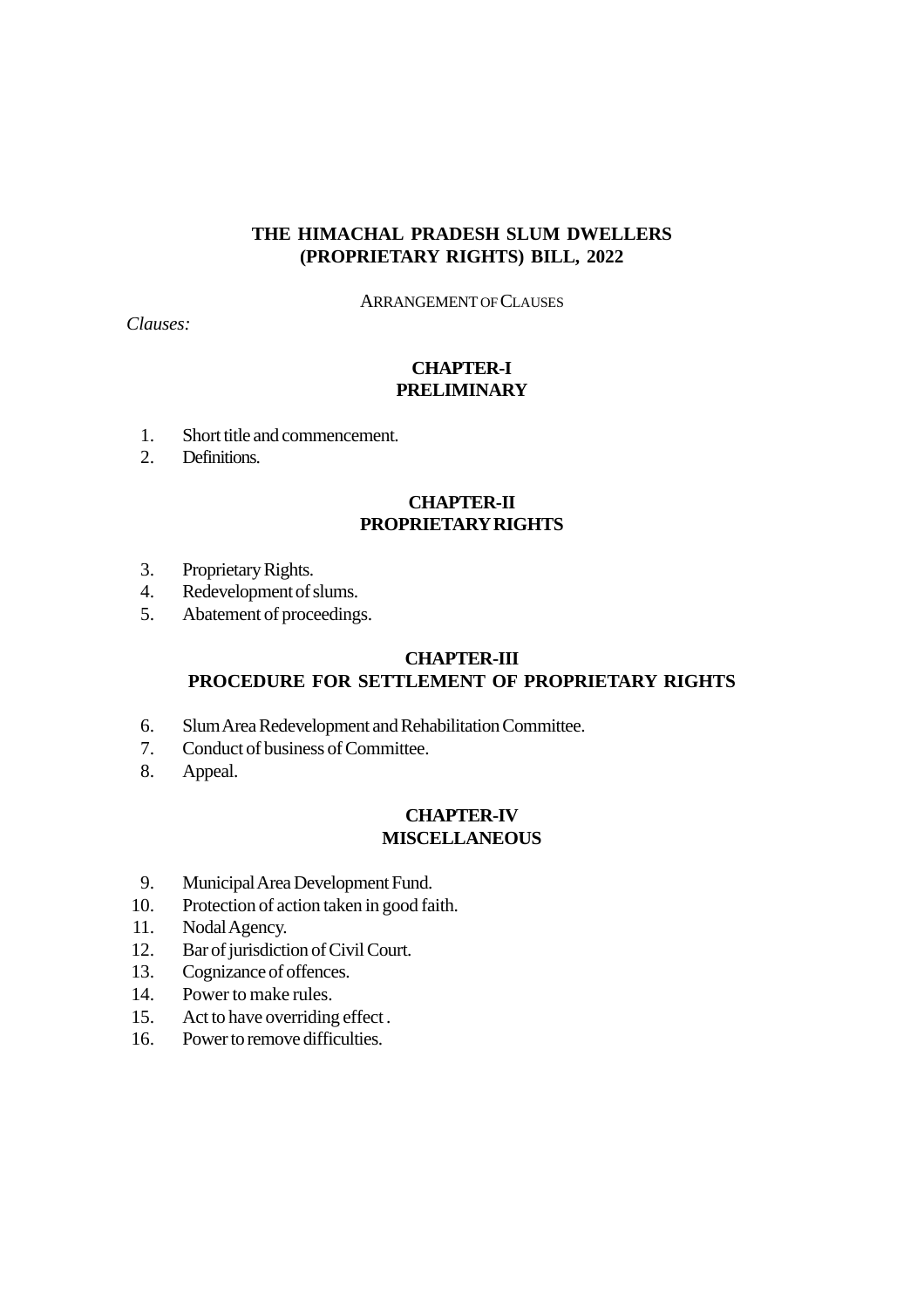#### **THE HIMACHAL PRADESH SLUM DWELLERS (PROPRIETARY RIGHTS) BILL, 2022**

(AS INTRODUCED IN THE LEGISLATIVE ASSEMBLY)

#### A

#### BILL

*to provide for sustainable growth of basic civic services in slums in the urban areas of the State of Himachal Pradesh by conferring proprietary rights of land to the slum dwellers and ensuring their development through optimal utilization of resources.*

BE it enacted by the Legislative Assembly of Himachal Pradesh in the Seventy-third Year of the Republic of India as follows:—

#### **CHAPTER-I PRELIMINARY**

1. (1) This Act may be called the Himachal Pradesh Slum Dwellers Short title (Proprietary Rights) Act, 2022. and

commencement.

(2) This Act shall come into force on such date as the State Government may, by notification in the Rajpatra (e-Gazette), Himachal Pradesh appoint.

10

15

**2.** (1) In this Act, unless the context otherwise requires— Definitions.

- (a) **"**Appellate Authority" means the authority to whom the appeal lies under section 8;
- (b) "applicant" means a slum dweller who has made application to the Authorized Officer for conferment of proprietary rights of land under section 3 of this Act;
- (c) "Appointed day" means the 21st day of February, 1974;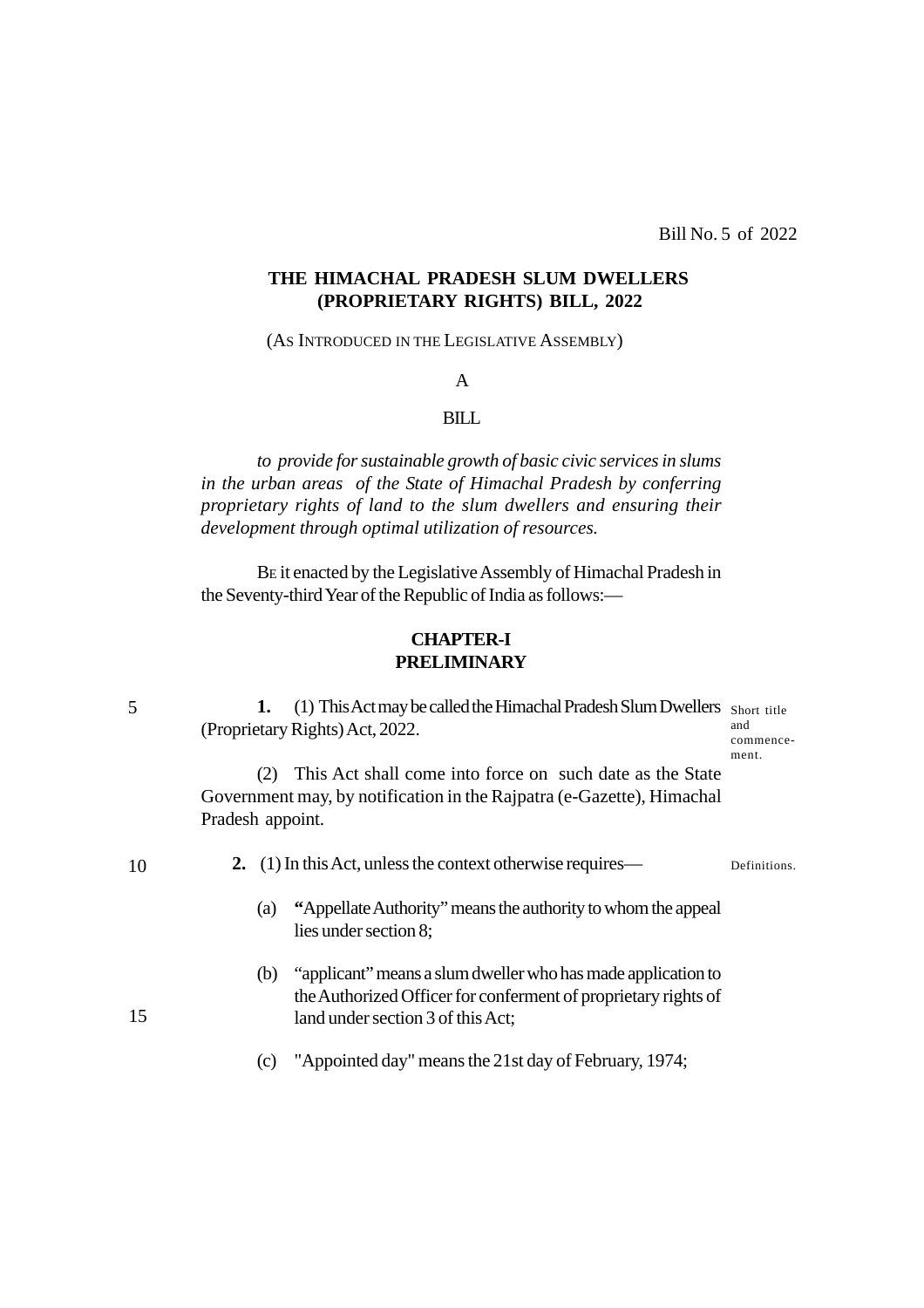|                            | $\overline{2}$                                                                                                                                                                                                                                                                  |    |
|----------------------------|---------------------------------------------------------------------------------------------------------------------------------------------------------------------------------------------------------------------------------------------------------------------------------|----|
| (d)                        | "Authorized Officer" means the Chairman of the Slum Area<br>Redevelopment and Rehabilitation Committee or any other<br>officer authorized by the Government, by order, to exercise<br>such powers, as may be prescribed;                                                        |    |
| (e)                        | "basic civic services" means the services of drinking water<br>supply, sanitation, drainage, sewerage, solid waste disposal,<br>street lighting and urban environment improvement etc.;                                                                                         | 5  |
| (f)                        | "Collector" means the Deputy Commissioner of a district and<br>includes the Additional Deputy Commissioner or the<br>Commissioner of a Municipal Corporation or any officer<br>specially appointed by the Government to perform the functions<br>of a Collector under this Act; | 10 |
| (g)                        | "Committee" means the Slum Area Redevelopment and<br>Rehabilitation Committee constituted under section 6;                                                                                                                                                                      |    |
| (h)                        | "Director" means Director of Urban Development Department<br>in the Government;                                                                                                                                                                                                 | 15 |
| (i)                        | "Economically Weaker Section (EWS)" means the section of<br>beneficiaries whose household income is up to such limit as<br>may be notified by the Government;                                                                                                                   |    |
| (i)                        | "family" means husband, wife, son, daughter and any other<br>person wholly dependent on the slum dweller;                                                                                                                                                                       | 20 |
| (k)                        | "Government" or "State Government" means the Government<br>of Himachal Pradesh;                                                                                                                                                                                                 |    |
| $\left( \mathrm{I}\right)$ | "Government land" means any land owned or acquired by the<br>Government or its undertakings and includes the land owned<br>by an Urban Local Body;                                                                                                                              | 25 |
| (m)                        | "landless person" means a person who is a citizen of India,<br>and does not own either in his own name or in the name of any<br>member of the family any house or land, or land rights anywhere                                                                                 |    |
|                            | in India.                                                                                                                                                                                                                                                                       | 30 |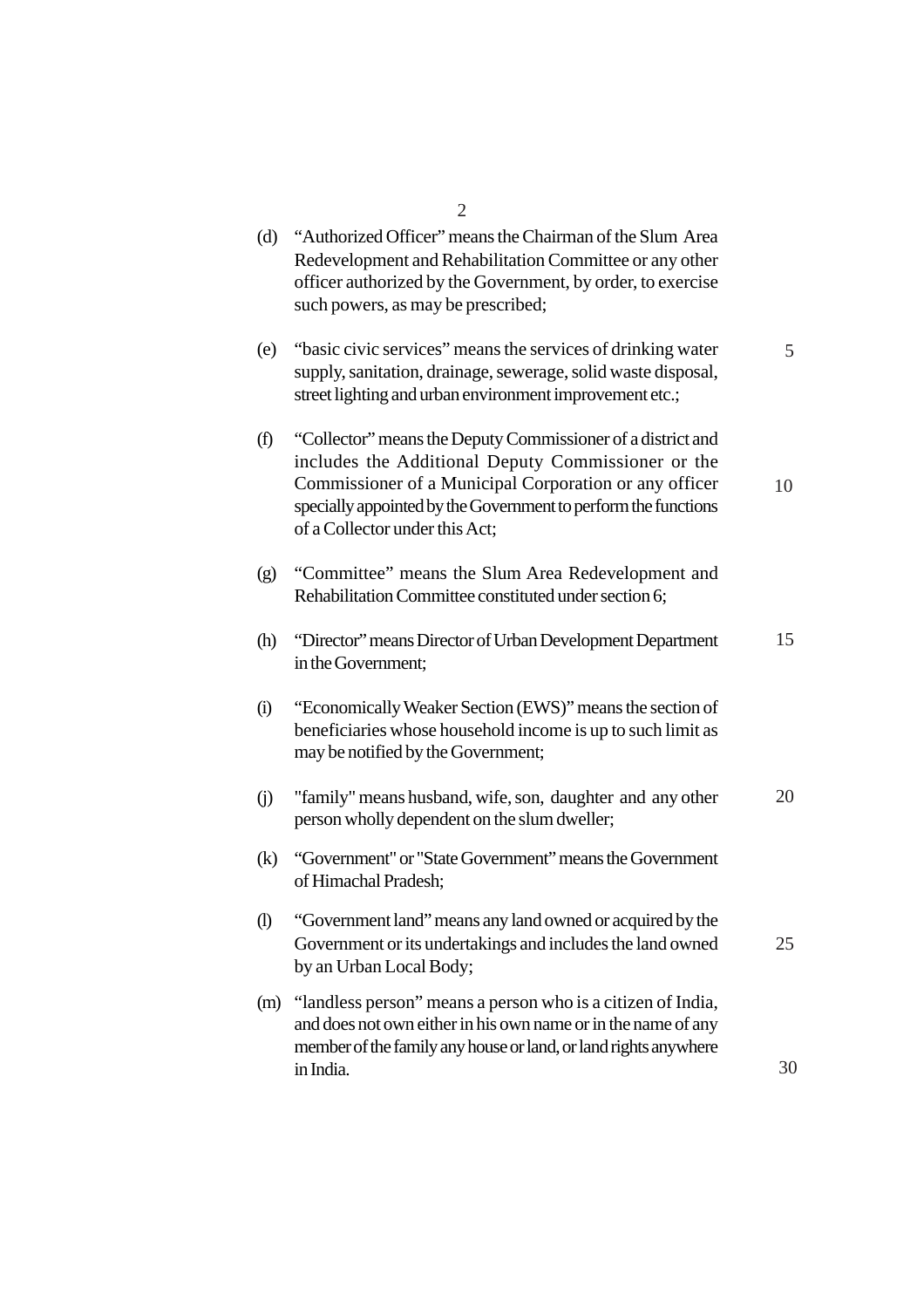|          | (n) | "member" means a member of the Committee and includes its<br>Chairperson;                                                                                                                                                                                                                                                                                                                                                                                                                                             |
|----------|-----|-----------------------------------------------------------------------------------------------------------------------------------------------------------------------------------------------------------------------------------------------------------------------------------------------------------------------------------------------------------------------------------------------------------------------------------------------------------------------------------------------------------------------|
|          | (0) | "notification" means the notification published in the Rajpatra<br>(e-Gazette), Himachal Pradesh;                                                                                                                                                                                                                                                                                                                                                                                                                     |
| 5        | (p) | "occupation" means an occupation of a land by a slum dweller<br>for residential purposes;                                                                                                                                                                                                                                                                                                                                                                                                                             |
|          | (q) | "prescribed" means prescribed by rules made under this Act;                                                                                                                                                                                                                                                                                                                                                                                                                                                           |
|          | (r) | "proprietary rights" means the rights to land assigned to slum<br>dwellers under section 3;                                                                                                                                                                                                                                                                                                                                                                                                                           |
| 10       | (s) | "redevelopment" means improvement to the existing slum by<br>providing basic civic services and facilitating improvement of<br>housing conditions in accordance with the housing scheme<br>framed by the Government from time to time;                                                                                                                                                                                                                                                                                |
| 15       | (t) | "rehabilitation" means relocation of slum dwellers to other<br>location in accordance with the housing scheme or policy framed<br>by the Government;                                                                                                                                                                                                                                                                                                                                                                  |
|          | (u) | "section "means a section of this Act;                                                                                                                                                                                                                                                                                                                                                                                                                                                                                |
| 20<br>25 | (v) | "slum" or "slum area" means a compact settlement of at least<br>fifteen households, with a collection of poorly built tenements<br>or temporarily built tenements, crowded together; and in<br>dilapidated, unhygienic conditions, faulty arrangements of<br>designs, lack of ventilation, light or sanitary facilities or any<br>combination of these factors, which are detrimental to safety,<br>health or morale and which are on the Government land in an<br>urban area and notified as such by the Government; |
|          |     | (w) "slum dweller" means a Bonafide Himachali landless person,<br>who is a citizen of India in occupation and residing continuously<br>in the slum area;                                                                                                                                                                                                                                                                                                                                                              |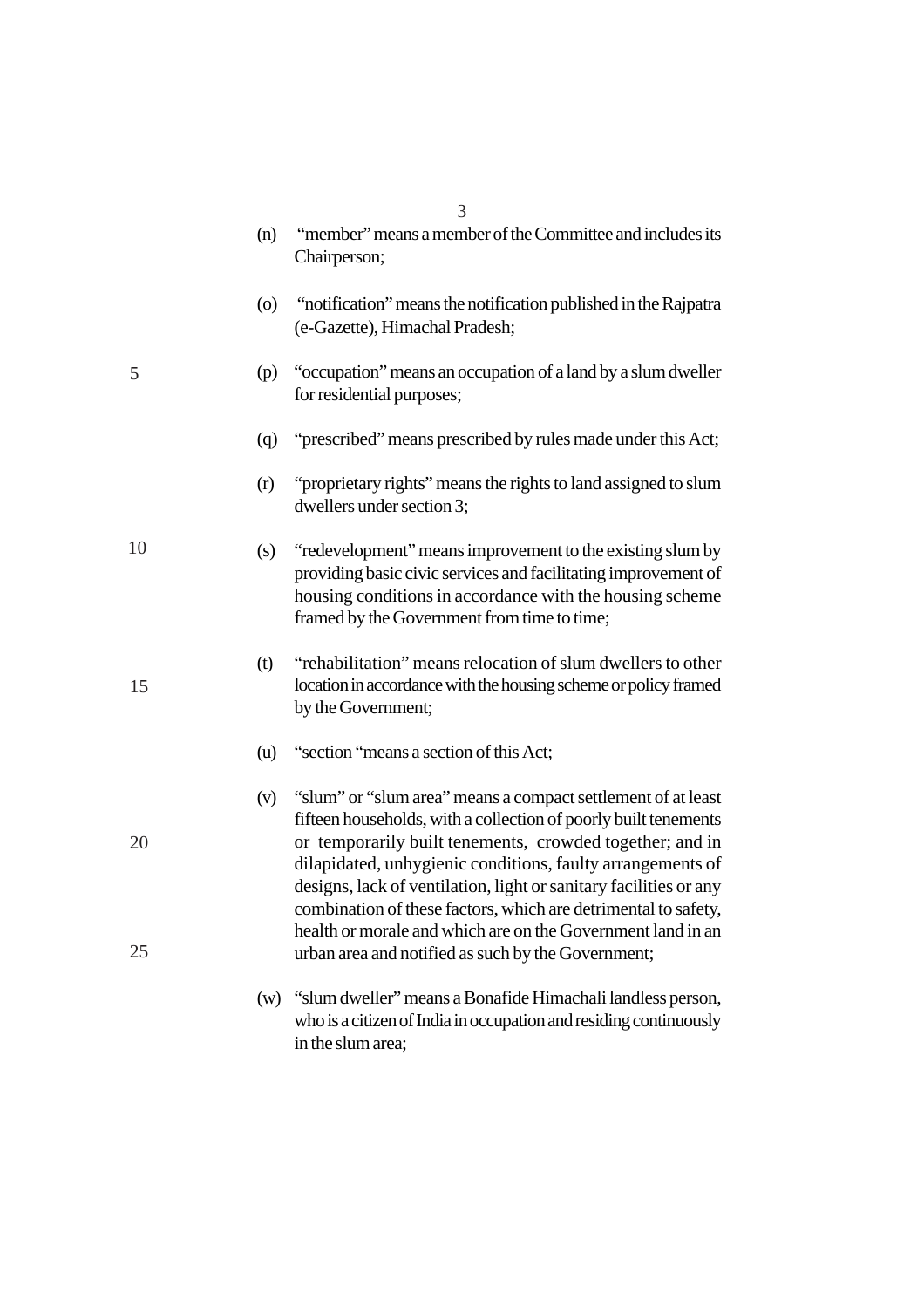| (x) | "State "means State of Himachal Pradesh;                                                                                                                                                                                                                                                                                                              |                                |
|-----|-------------------------------------------------------------------------------------------------------------------------------------------------------------------------------------------------------------------------------------------------------------------------------------------------------------------------------------------------------|--------------------------------|
| (y) | "tenable habitations" means the habitations as decided by the<br>Committee, where existence of human population does not<br>entail undue risk to the safety or health or life of the residents<br>or habitation or such areas are not considered contrary to public<br>interest or the land is not required for any public or development<br>purpose; | 5                              |
| (z) | "untenable habitations" means such areas where existence of<br>human population entails undue risk to the safety or health or<br>life of the inhabitants themselves or where habitation on such<br>areas is considered by the Committee not to be in public interest;                                                                                 | 10                             |
|     | (za) "urban area" means the area comprised within the limits of an<br>Urban Local Body; and                                                                                                                                                                                                                                                           |                                |
|     | (zb) "Urban Local Body" means Municipal Corporation, Municipal<br>Council or Nagar Panchayat constituted under the Himachal<br>Pradesh Municipal Corporation Act, 1994 or the Himachal<br>Pradesh Municipal Act, 1994 as the case may be.                                                                                                             | 15<br>12 of 1994<br>13 of 1994 |
| (2) | Words and expressions used herein but not defined shall have                                                                                                                                                                                                                                                                                          |                                |

 $\frac{4}{1}$ 

the same meaning as assigned to them under the Himachal Pradesh Municipal Corporation Act, 1994 or the Himachal Pradesh Municipal Act, 1994.

20

### CHAPTER-II **PROPRIETARY RIGHTS**

#### Proprietary Rights.

**3.** (1) Notwithstanding anything contained in any other law of the State for the time being in force, and subject to the provisions of sub-section (2), every slum dweller, in occupation of Government land in a slum area, on an application in such form and manner as be prescribed, to the Authorized Officer, shall be entitled for consideration for settlement of land occupied by him or on such other land as may be notified by the Government and a certificate of proprietary rights of land shall be issued in such form and manner as may be prescribed: 25 30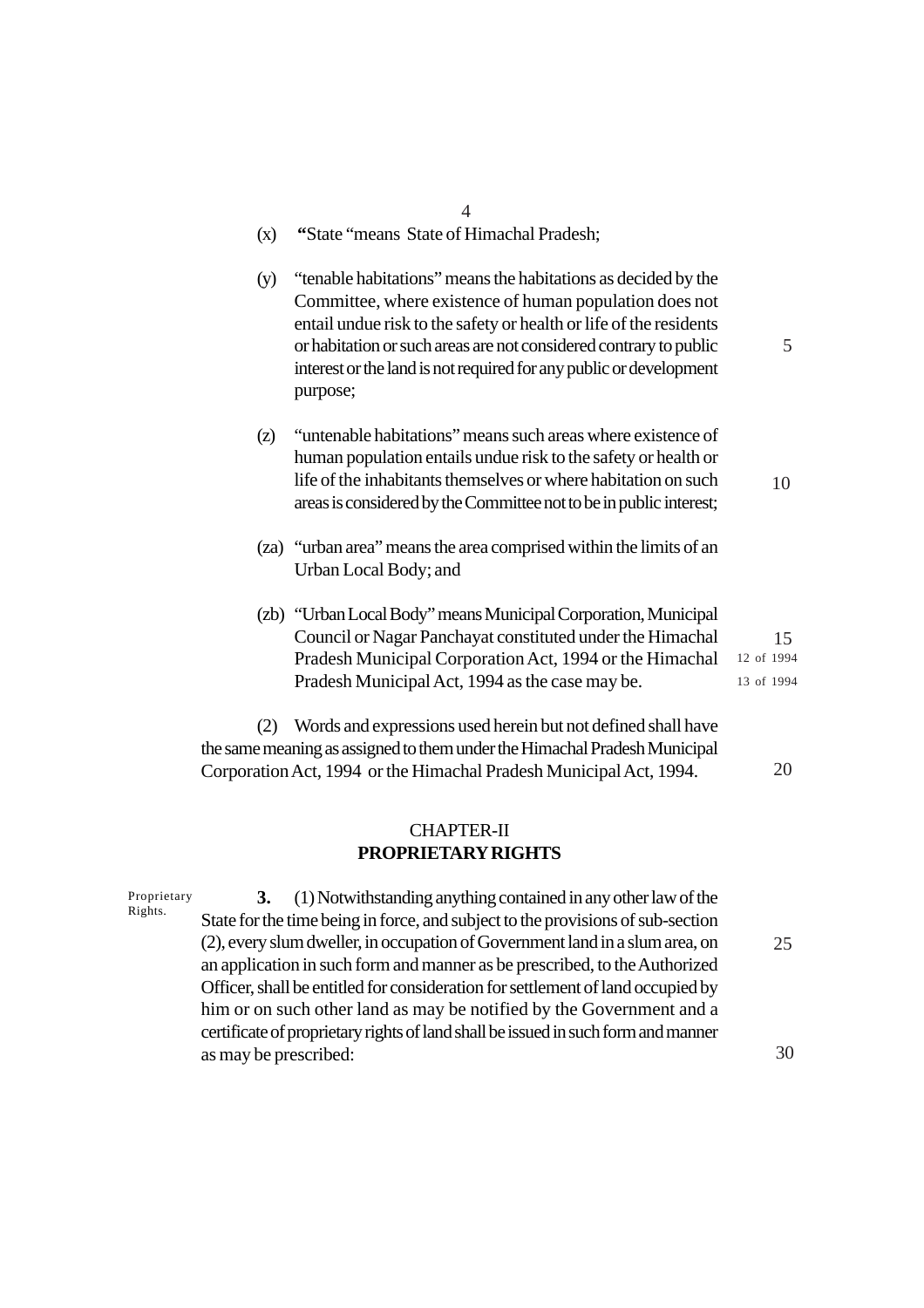Provided that the slum dweller who was, and continues to be in occupation in the slum area on or before the Appointed day shall only be considered for conferment of proprietary rights of land under this Act:

Provided further that certificate of proprietary rights under the this Act shall not be granted to any Slum Dweller whose either or both the parents are alive and have been granted certificate of proprietary rights under this Act :

5

10

25

Provided further that an Urban Local Body desirous of transferring the properties in accordance with the provisions of this Act, shall pass a resolution with simple majority to this effect:

Provided further that if the land occupied by a slum dweller belongs to any statutory Board or Corporation or any Department of the Government, consent of such Board or Corporation or the Department as the case may be, shall be obtained before the settlement of land under this Act:

- Provided further that if the land occupied by a slum dweller is a forest land, the Government or the concerned Urban Local Body shall undertake due process of law for diversion of such forest land under the Forest Conservation Act, 1980 or any other Law, as the case may be, for 69 of 1980aforementioned purpose. 15
- (2) The proprietary rights on such land shall be settled in favour of a slum dweller to the extent specified hereinafter, namely:— 20
	- (a) a slum dweller shall be entitled to a land not exceeding seventy five square meters:

Provided that where the slum dweller is in occupation of land less than seventy five square meters, the land in actual occupation of such slum dwellers may be settled accordingly;

(b) where the slum dweller belongs to Economically Weaker Section category, the proprietary rights of land shall be settled free of cost;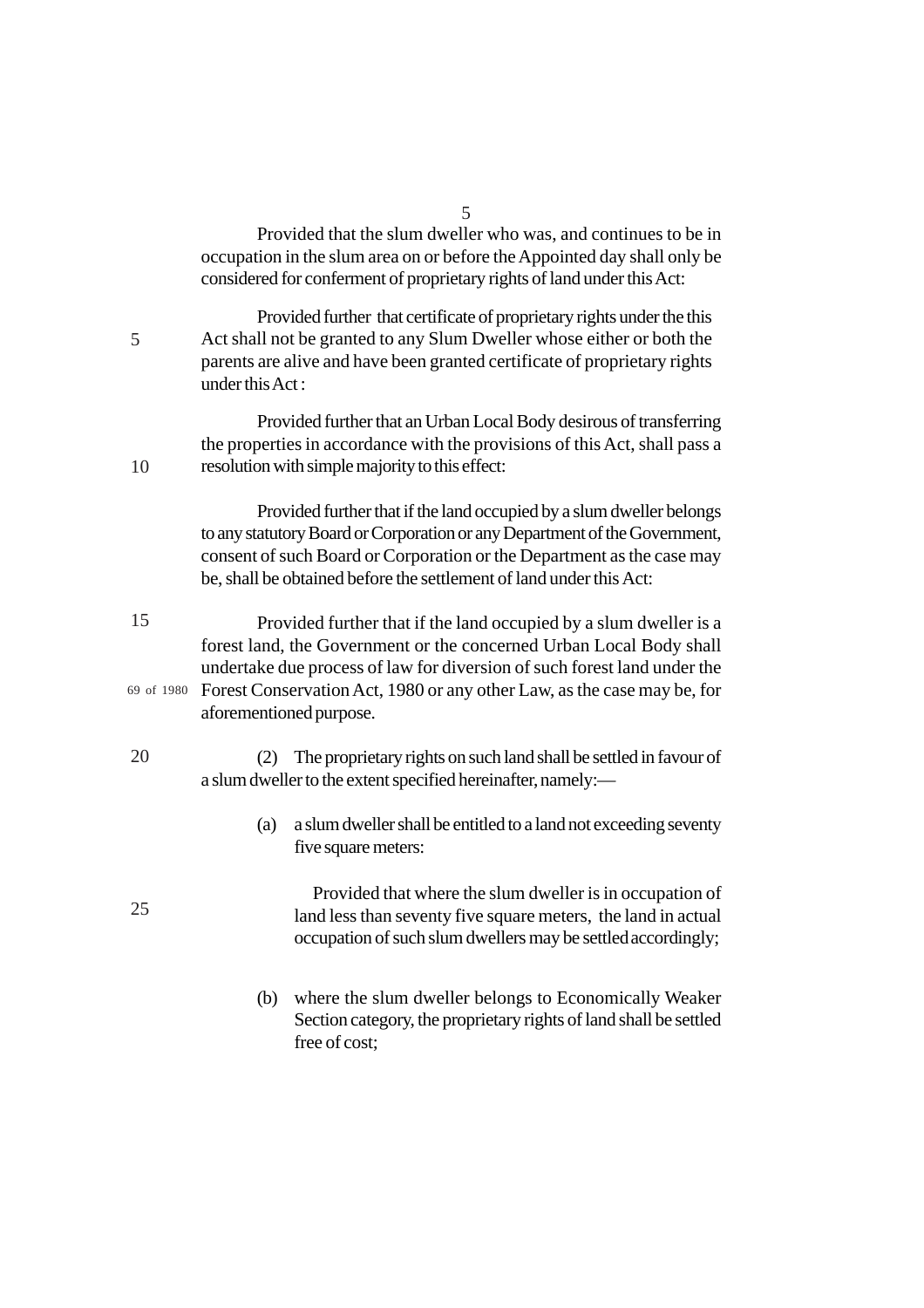|                     | 6                                                                                                                                                                                                                                                                                                                                                                                |            |
|---------------------|----------------------------------------------------------------------------------------------------------------------------------------------------------------------------------------------------------------------------------------------------------------------------------------------------------------------------------------------------------------------------------|------------|
| (c)                 | where the slum dweller belongs to a category other than<br>Economically Weaker Section, the land shall be settled at such<br>rates, as the Government may by notification determine; and                                                                                                                                                                                         |            |
| (d)                 | where a slum dweller has occupied land beyond the maximum<br>permissible limit provided under clause (a), irrespective of the<br>category he may belong to, the slum dweller shall voluntarily<br>vacate such excess land and the Authorized Officer shall take<br>over the possession of such excess land before the issue of the<br>certificate of proprietary rights of land. | 5          |
| (3)                 | The proprietary rights of the land so settled under sub-section<br>(1), shall be inheritable to the spouse and children only but not transferable<br>by lease, sale, gift, mortgage, will or in any other manner whatsoever from<br>the date of issue of certificate of proprietary rights of land:                                                                              | 10         |
|                     | Provided that if a certificate of proprietary rights is granted under<br>this Act in favour of a person, who dies without spouse and children, then<br>in such circumstances, land along with structure thereupon allotted under<br>this Act shall vest with the State Government free from all encumbrances.                                                                    | 15         |
| (4)<br>person:      | The certificate of the proprietary rights of land shall be issued<br>jointly in the name of both the husband and wife in case of married persons<br>and in the name of single head in the case of a household headed by a single                                                                                                                                                 | 20         |
| except inheritance: | Provided that a red entry shall be made in the record of rights to the<br>effect that the proprietary rights of land so conferred under this Act shall not<br>be transferable by lease, sale, gift, mortgage, will or in any other manner                                                                                                                                        | 25         |
|                     | Provided further that no Registrar or the Sub-Registrar appointed<br>under the Indian Registration Act, 1908 shall register any document which is<br>in contravention of this section:                                                                                                                                                                                           | 16 of 1908 |
|                     | Provided further that an applicant who is a non-agriculturist and to<br>whom proprietary rights of land have been granted under this Act, irrespective<br>of such rights, shall continue to remain non-agriculturist for the purpose of                                                                                                                                          | 30         |
|                     | the Himachal Pradesh Tenancy and Land Reforms Act, 1972.                                                                                                                                                                                                                                                                                                                         | 8 of 1974  |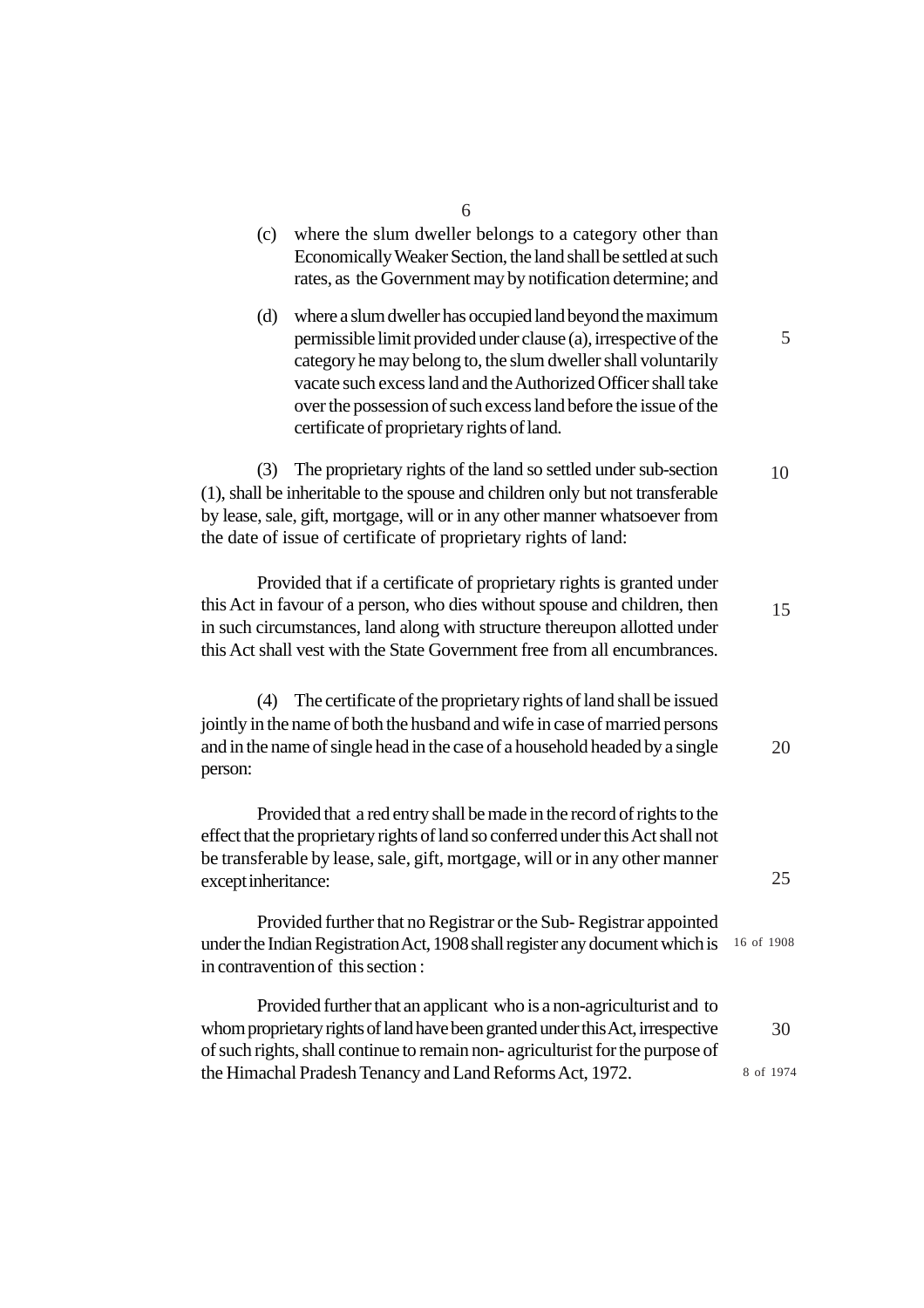(5) If a slum dweller, with whom the proprietary rights of land has been settled or right has accrued for allotment of any land under this Act, transfers such land or the said land is not used for residential purposes within five years of issuance of certificate of proprietary rights or indulges in misrepresentation or concealment of material facts in the application or commits fraud, the following consequences shall follow, namely:—

- (a) the certificate of proprietary rights of land issued under subsection (1), shall automatically stand cancelled;
- (b) such transfer shall be null and void;
- (c) no rights shall accrue to the transferee in respect of such land;
- (d) the Authorized Officer shall dispossess the person who is in actual possession of such land;
- (e) such slum dweller shall be debarred from getting any land in future under this Act;
- (f) such slum dweller shall be guilty of an offence under this Act; and
- (g) any other consequences as may be prescribed.
- (6) The slum dweller, with whom the proprietary rights of land have been settled under this Act, shall not hold any certificate of proprietary rights of land in any other urban area and if he holds any such certificate, he shall surrender all such certificates to the Authorized Officer in such manner, as may be prescribed. 20
- (7) If any slum dweller is found to have obtained more than one certificate of the proprietary rights of land by way of misrepresentation or concealment of material facts or commits fraud, the Authorized Officer shall, after giving reasonable opportunity of being heard to such slum dweller, cancel all the certificates of the proprietary rights of land and dispossess him from such land. Such slum dweller shall be guilty of an offence under this Act. 25 30

15

10

5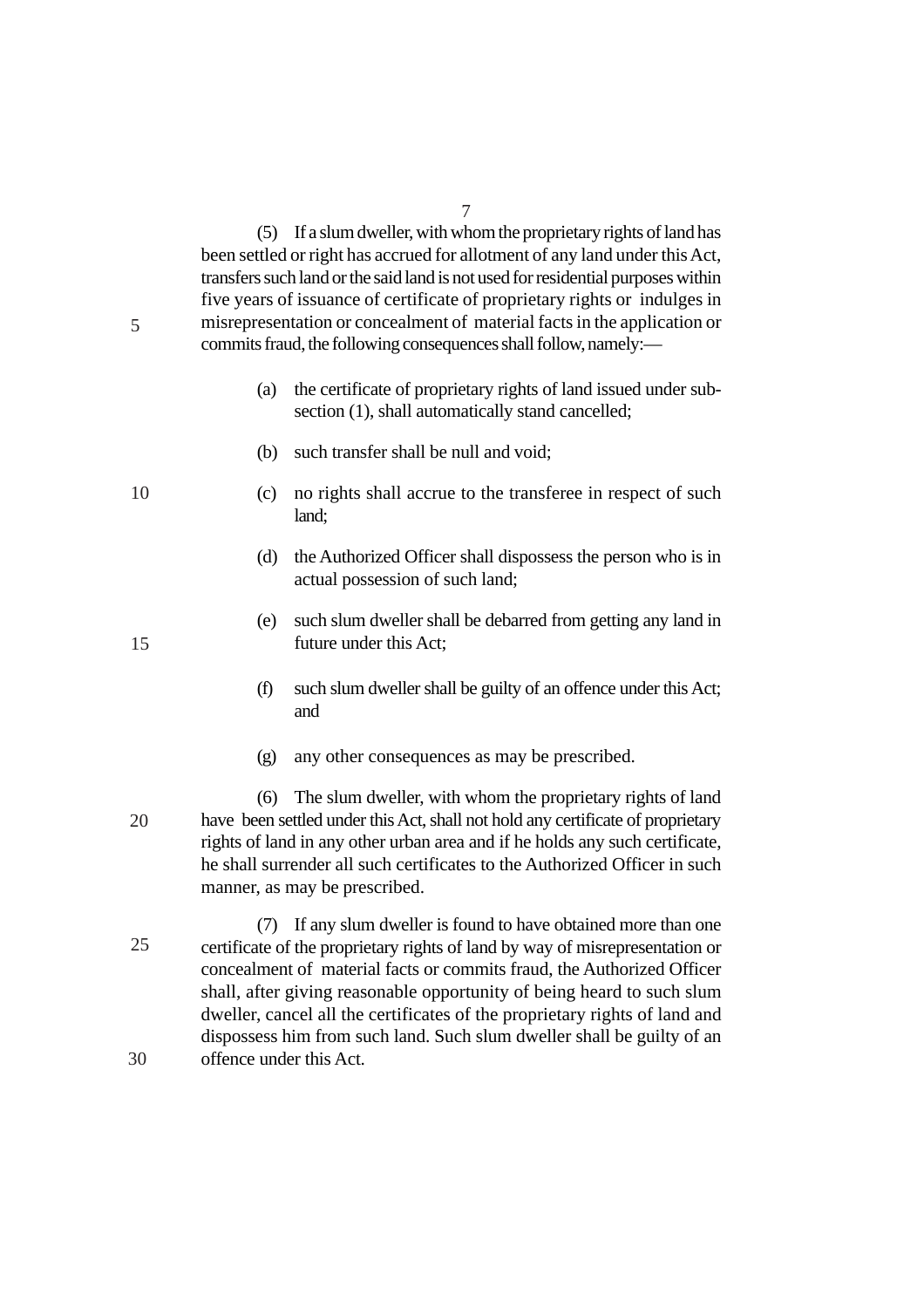(8) The evidence to be given with application for the grant of certificate of proprietary rights of land under sub section (1) shall include documents as may be prescribed.

(9) The certificate of proprietary rights of land granted under subsection (1) shall be acceptable as evidence for address proof of residence.

5

15

25

30

(10) The slum dweller who commits an offence under subsection (5) or sub-section (7) shall be punishable with imprisonment of either description for a term which may extend to one year or with fine up to Rupees fifty thousand, or both.

**4.** (1) Subject to the other provisions of this Act, the proprietary rights of land conferred under sub-section (1) of section 3 shall, as far as practicable, be provided on 'as-is where-is basis': 10 Redevelopment of slums.

> Provided that where the Government decides that the site has untenable habitations, in such circumstances the slum dwellers shall be rehabilitated elsewhere:

> > Provided further that,—

- (a) where, it is decided that the slum dwellers shall be rehabilitated elsewhere, the site of occupation shall be utilized for any other purpose, as the Government may decide;
- (b) before issuance of certificate of proprietary rights to a slum dweller, the Authorised Officer shall ensure that he has been dispossessed of existing slum dwelling of untable habitation; and 20
- (c) where, after providing land in the existing slum to the slum dweller, any land remains surplus, the Government may utilize such land for any purpose, as it may decide.

(2) In the event of redevelopment, the applicable planning and building regulations shall be applied and wherever any relaxation is felt necessary for implementation of a redevelopment plan, the same may be deemed to have been granted under permissible deviation under the said regulations.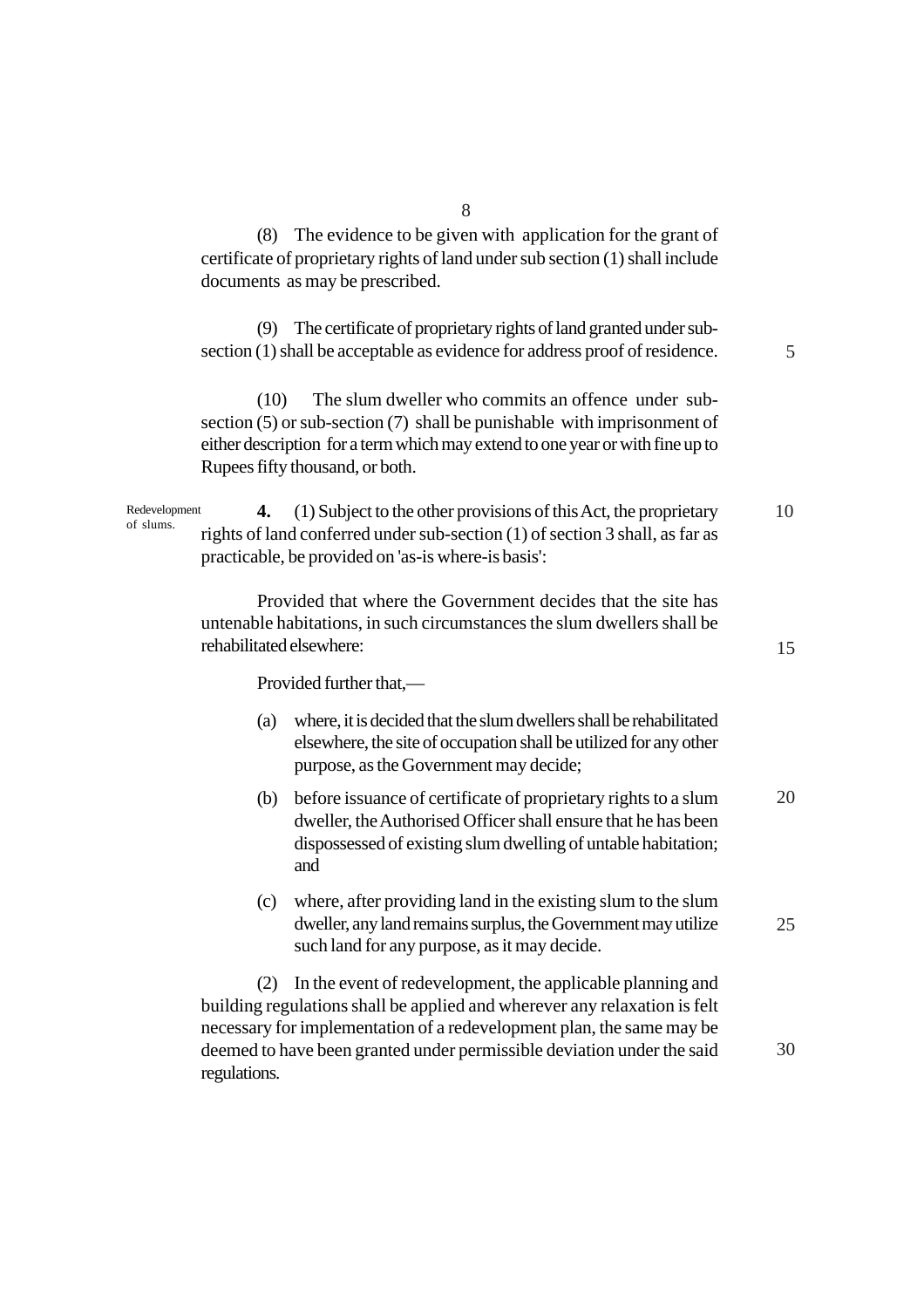(3) During the period of redevelopment, transit space shall be provided to the slum dwellers for such duration as may be necessary and as provided under the housing scheme framed by the Government.

 $\overline{Q}$ 

5. All proceedings relating to eviction of slum dwellers pending Abatement on the ground of unauthorised occupation before any authority or Court  $\frac{1}{n}$ under any law of the State shall abate on the issue of certificate of proprietary rights of land under this Act. proceedings.

### CHAPTER-III **PROCEDURE FOR SETTLEMENT OF PROPRIETARY RIGHTS**

**6.** (1) For the purposes of this Act, the Government shall Slum Area constitute a Committee to be known as the Slum Area Redevelopment  $\frac{\text{Redevelop}}{\text{ment and }}$ and Rehabilitation Committee for each urban area with the name of such Rehabilitation urban area, as it deems necessary and such Committee shall have the authority to approve the list of persons on whom the proprietary rights of land under this Act, shall be conferred and shall exercise jurisdiction over the areas and exercise such powers and functions as may be prescribed.

ment and Committee.

(2) The Collector may be appointed as the Chairman of the committee of the urban areas under his jurisdiction. The committee shall also comprise of such other members as may be notified by the Government.

(3) Without prejudice to the generality of powers and functions under sub-section (1), the Committee shall,—

- (a) undertake necessary surveys, spatial mapping, fix the physical boundaries of the slums, identify eligible slum dwellers with community participation, prepare and publish the list of slum dwellers to whom the certificate of proprietary rights of land is to be issued or has been issued, as the case may be, in such manner, as may be prescribed;
- (b) for the purposes of facilitating the implementation of the provisions of this Act and rules made there under, constitute such sub-committee or sub-committees for each slum area,

5

10

15

20

25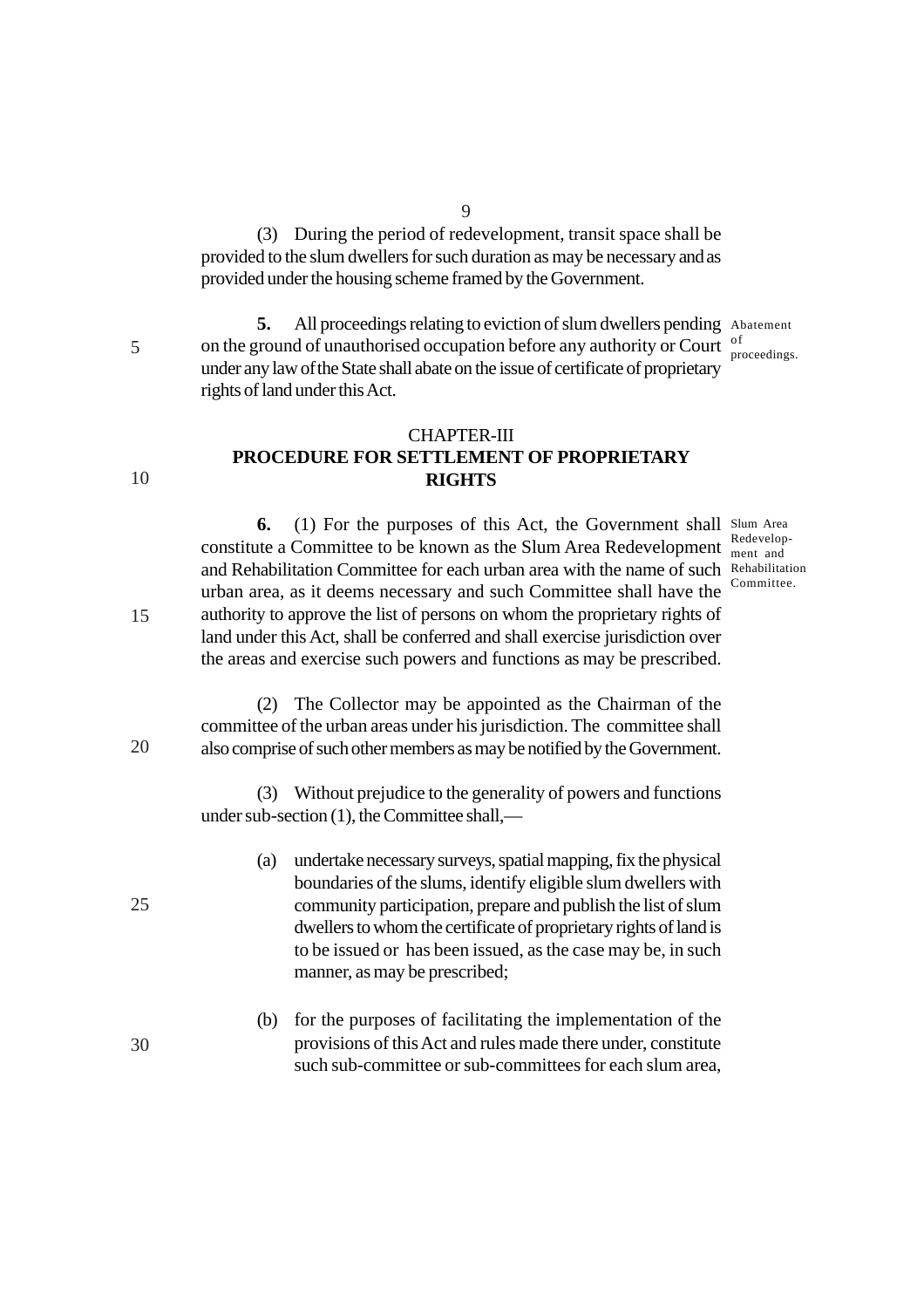cluster of slums, comprising of such number of members, as may be specified by the Committee; and

(c) ensure that no new slum dwelling is set up in the urban areas under their jurisdiction.

(4) For the purpose of efficient functioning of the Committee, the Government may appoint or depute such officers and employees, as may be notified, from time to time.

**7.** The procedure for the conduct of business of the Committee business of shall be such, as may be prescribed. Conduct of Committee.

**8. (**1) Any person aggrieved by any decision or order passed under this Act, may prefer an appeal within a period of ninety days from the date of passing of such order to the Director. 10 Appeal.

> (2) Every appeal preferred under this section, shall be heard and disposed of in such manner, as may be prescribed.

(3) Every order passed by the Appellate Authority under this section shall be final. 15

(4) Notwithstanding anything contained in this Act, the Government shall be competent to review any order passed by the Committee or the Appellate Authority.

#### CHAPTER-IV  **MISCELLANEOUS** 20

**9.** (1) There shall be constituted a fund called the Municipal Area Development Fund in each Urban Local Body to which the moneys received from the slum dwellers under this Act shall be credited and in addition to the same, the following receipts may also be credited to the said fund, namely:— Municipal area Development Fund.

25

5

(a) contributions from the State and Central Governments, if any;

(b) contributions from organisations, philanthropists, individuals and Non- Government Organisations; and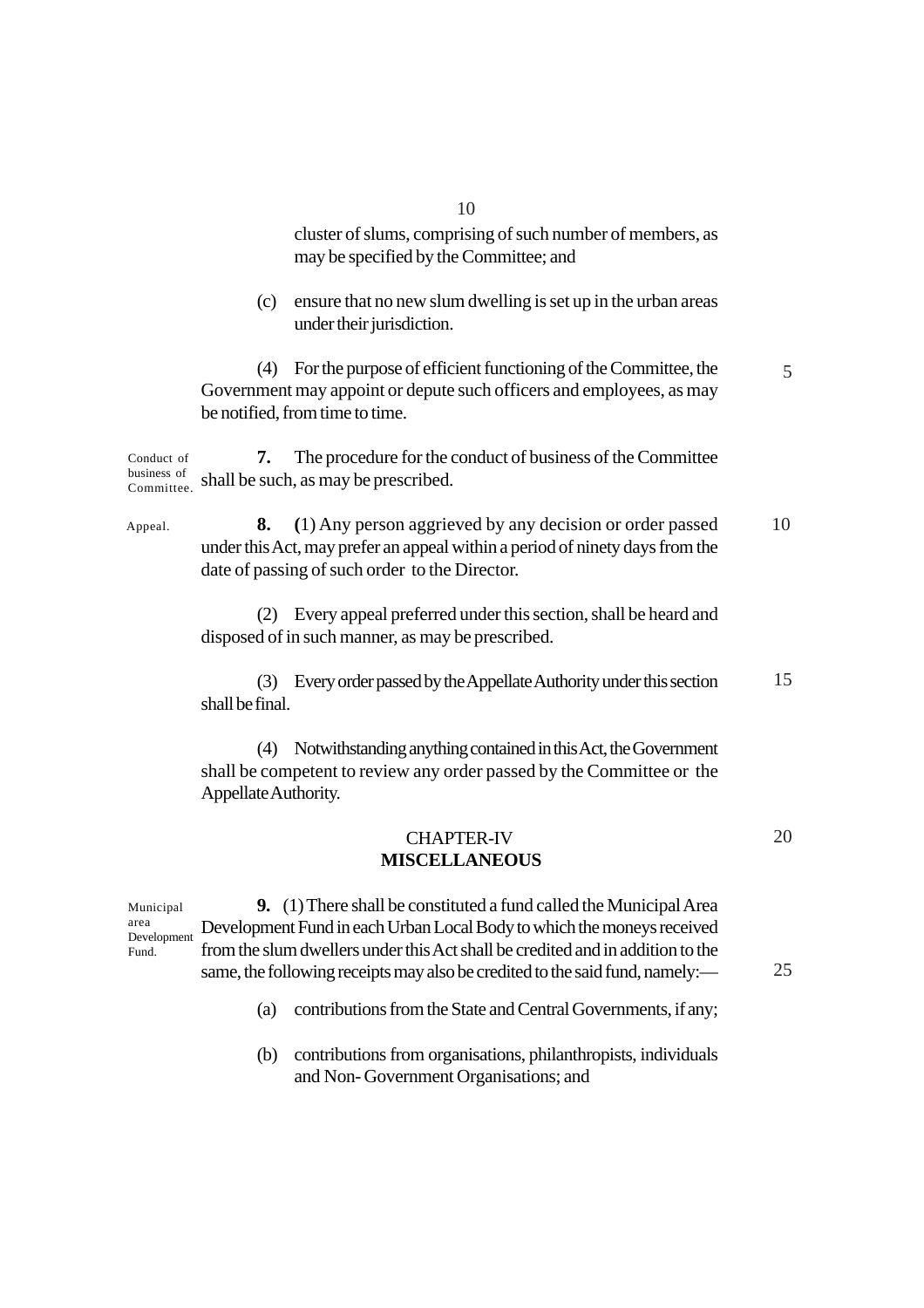- 11
- (c) the Government may notify any other sources of funding including the Corporate Social Responsibility (CSR) funding.

(2) The constitution and administration of the fund shall be in such manner, as may be prescribed.

10. No suit, prosecution or other legal proceedings shall lie against Protection the Government or any officer or other employee of the Government or the  $\frac{0.05 \text{ of action}}{1 \text{ when in a}}$ Committee or any sub-committee constituted under this Act, for anything good faith. which is in good faith done or intended to be done in pursuance of this Act or any rule or order made thereunder. taken in

11. The Government or any officer authorized by it in this behalf Nodal agency. shall be the Nodal Agency for the implementation of the provisions of this Act. 10

12. No civil court shall have jurisdiction to entertain any suit or Bar of proceeding in respect of any matter which the Government or the Committee  $\frac{current}{cf\_Grid}$ constituted under this Act is empowered by or under this Act to determine Court. and no injunction shall be granted by any court or other authority in respect of any action taken or to be taken in pursuance of any power conferred by or under this Act. 15 of Civil

13. An offence punishable under this Act shall be tried in the court Cognizance of Judicial Magistrate in accordance with the Code of Criminal Procedure, of offences. 1973: 20 2 of 1974

> Provided that no court shall take cognizance of any offence punishable under this Act, except upon a complaint in writing made by any officer of the Government authorized by the Government:

**14.** (1) The Government may, by notification in the Rajpatra <sub>Power to</sub> (e-Gazette) Himachal Pradesh, make rules for carrying out the purposes of make rules. this Act.

(2) Every rule made under this Act, shall be laid, as soon as may be after it is made, before the Legislative Assembly while it is in session for a period of not less than ten days which may comprised in one session or in two or more successive sessions, and if, before the expiry of the session in

5

25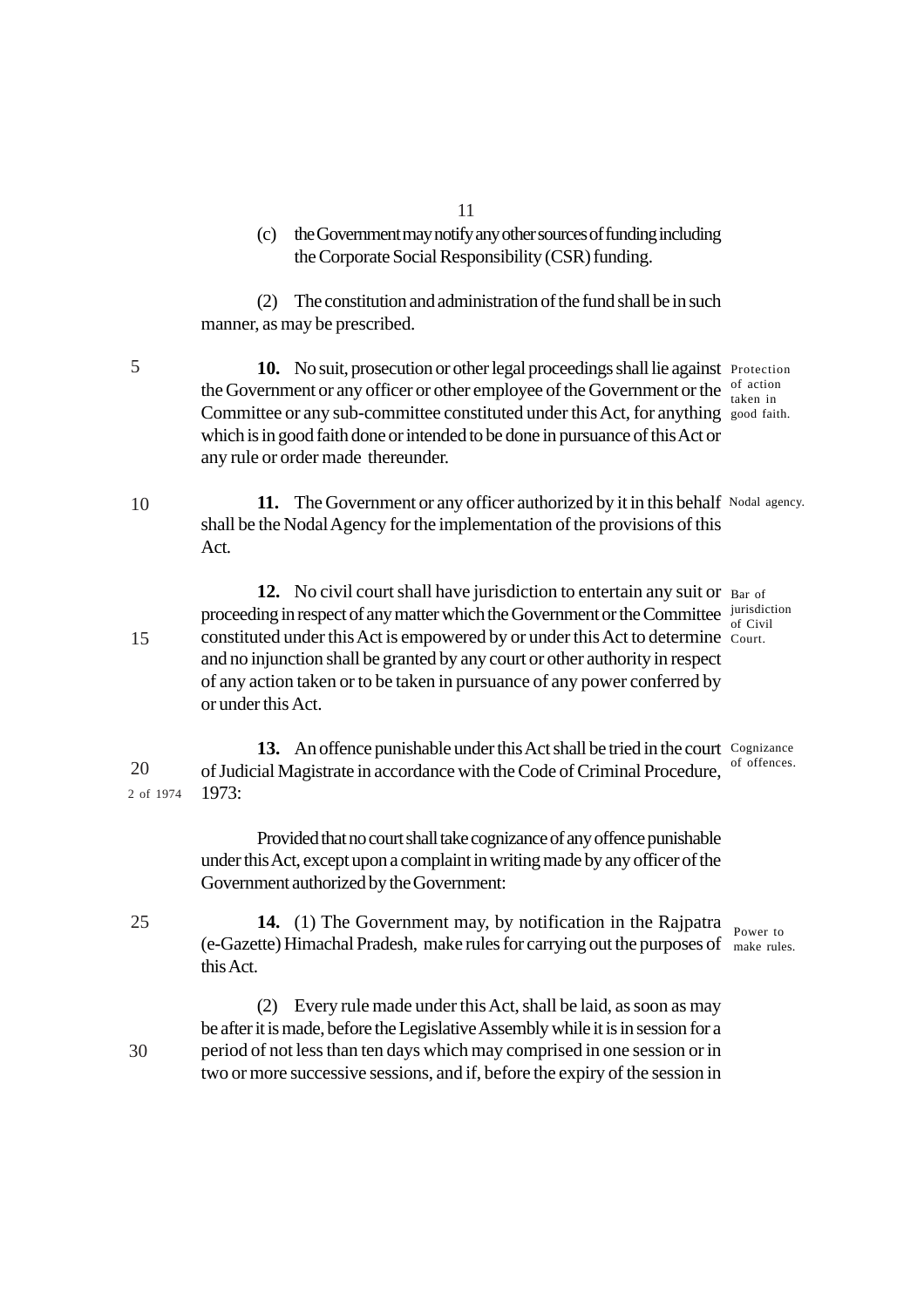which it is so laid or the session immediately following, the Assembly makes any modification in the rule or decides that the rule should not be made, the rule shall, thereafter, have effect only in such modified form or be of no effect, as the case may be, so however, that any such modification or amendment shall be without prejudice to the validity of anything previously done under that rule.

5

**15.** The provisions of this Act shall have effect notwithstanding anything to the contrary contained in any other State law for time being in force. Act to have overriding effect.

Power to remove difficulties.

**16.** (1) If any difficulty arises in giving effect to the provisions of this Act, the Government may, by order published in the Rajpatra (e-Gazette), Himachal Pradesh, make provisions, not inconsistent with the provisions of this Act, as appear to it to be necessary or expedient for removing the difficulty: 10

Provided that no such order shall be made under this section after the expiry of two years from the date of commencement of this Act. 15

(2) Every order made under this section shall, as soon as may be after it is made be laid before the State Legislative Assembly.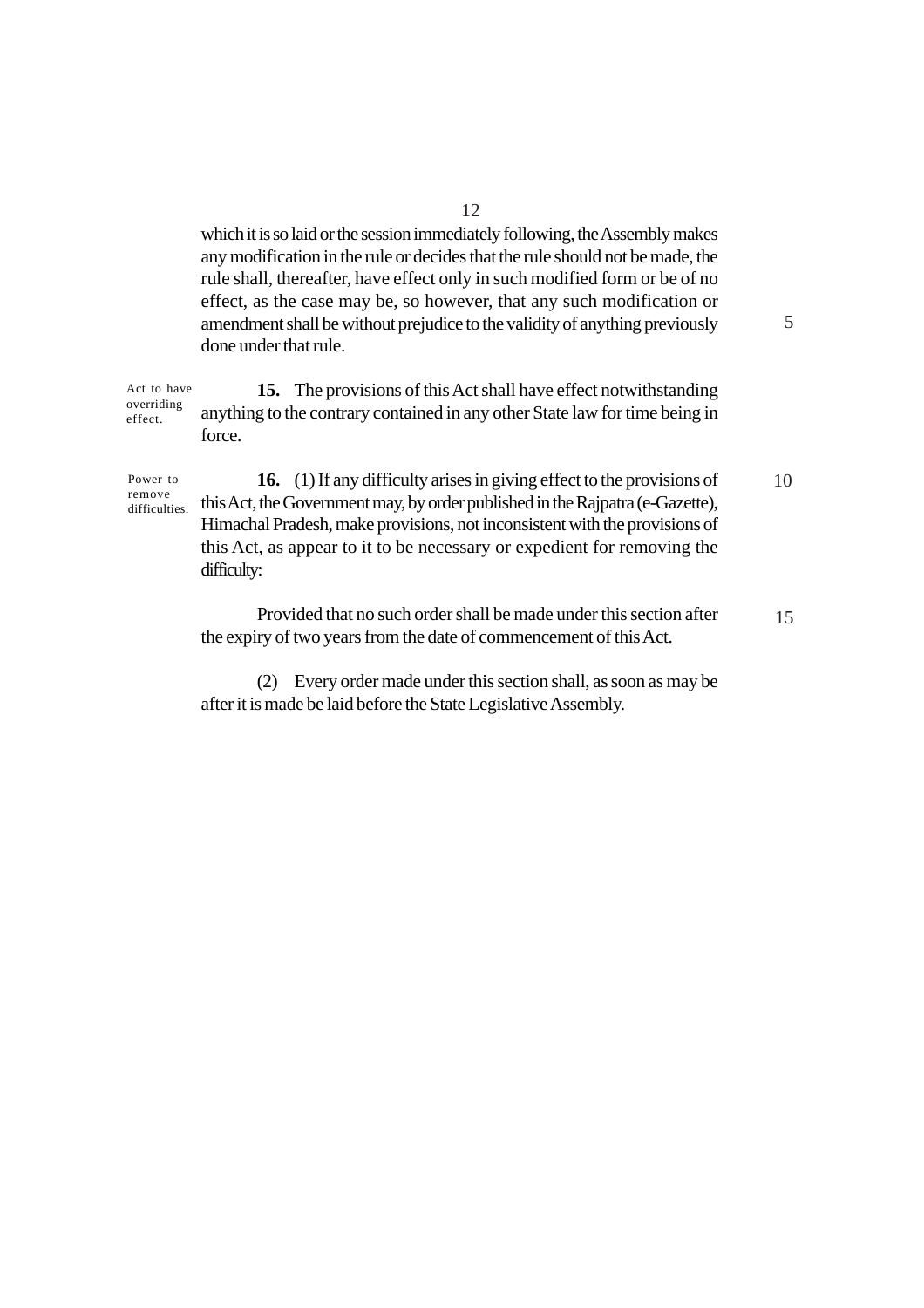#### **STATEMENT OF OBJECTS AND REASONS**

Today India endeavours to find its place as a global super power. However, slum situation in the Urban areas is a serious problem. A large population is residing in slums despite of several housing policies. The slum dwellers are residing in poorly built tenements or temporary built tenements, rounded together with inadequate sanitation and unhygienic conditions. It is responsibility of the Government and society to take steps to improve the living standards of these slum dwellers so that they can live their life with dignity and respect. The slum dwellers have been living in these slums for decades together with a constant threat of eviction and demolition of their tenements. This has also been creating hindrance to provide basic civic services in these areas. Therefore, the Government has decided to confer inheritable proprietary rights to the slum dwellers of land occupied by them for decades together. In case of untenable habitations, the slum dewellers shall be rehabilitated elsewhere. This will facilitate sustainable growth of civic amenities in these areas, which in turn will be helpfull in providing healthy and qualitative life to these people. In order to approve the list of persons on whom the proprietary rights will be conferred, a Slum Area Redevelopment and Rehabilitation Committee shall be constituted under the Chairmanship of the Collector concerned in each urban area.

This Bill seeks to achieve the aforesaid objectives.

**(SURESH BHARDWAJ)** *Minister-in-Charge*

SHIMLA

THE..............., 2022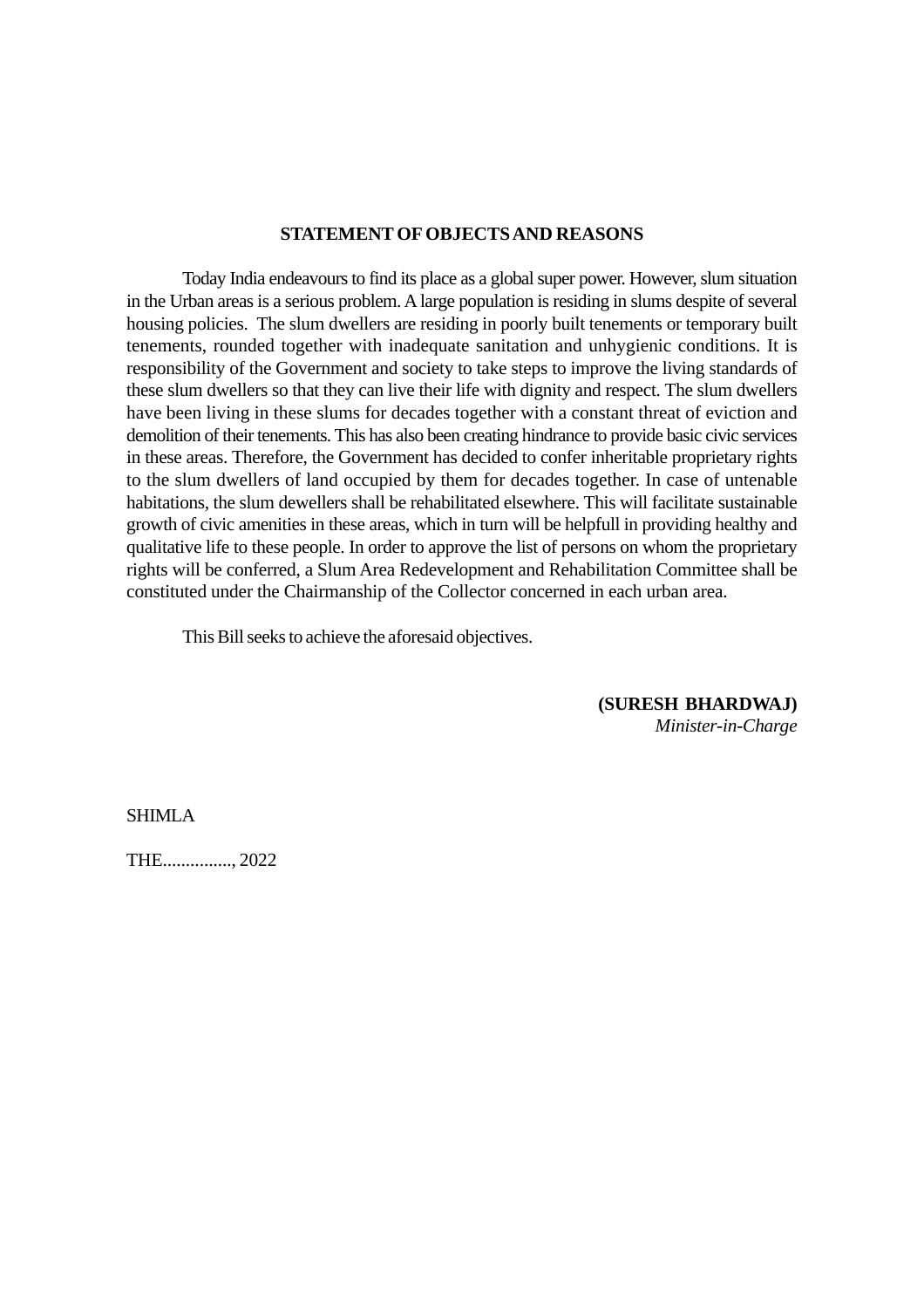### **FINANCIAL MEMORANDUM**

**—Nil—**

**\_\_\_\_\_\_\_\_**

#### **MEMORANDUM REGARDING DELEGATED LEGISLATION**

Clause 14 of the Bill seeks to empower the State Government to make rules for carrying out the purposes of this Act. The proposed delegation of power is essential and normal in character.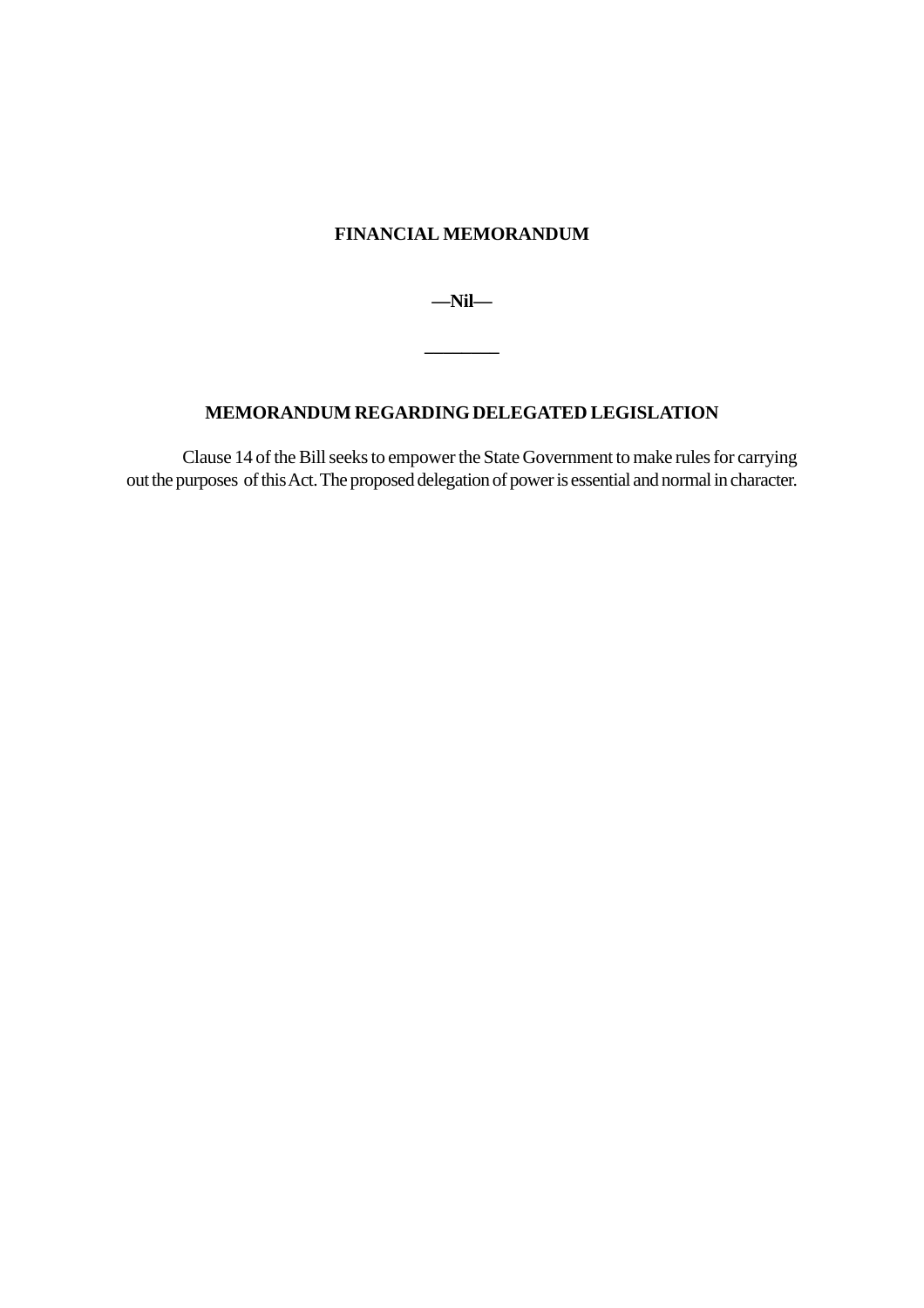#### **THE HIMACHAL PRADESH SLUM DWELLERS (PROPRIETARY RIGHTS) BILL, 2022**

A

BILL

*to provide for sustainable growth of basic civic services in slums in the urban areas of the State of Himachal Pradesh by conferring proprietary rights of land to the slum dwellers and ensuring their development through optimal utilization of resources.*

# **(SURESH BHARDWAJ)**

*Minister-in-Charge.*

**(RAJEEV BHARDWAJ)**  *Pr. Secretary (Law).*

SHIMLA:

The…………., 2022

राजकीय मुद्रणालय, हि0 प्र0, शिमला–2056–जुड / 2022–14–3–2022––175 प्रतियां ।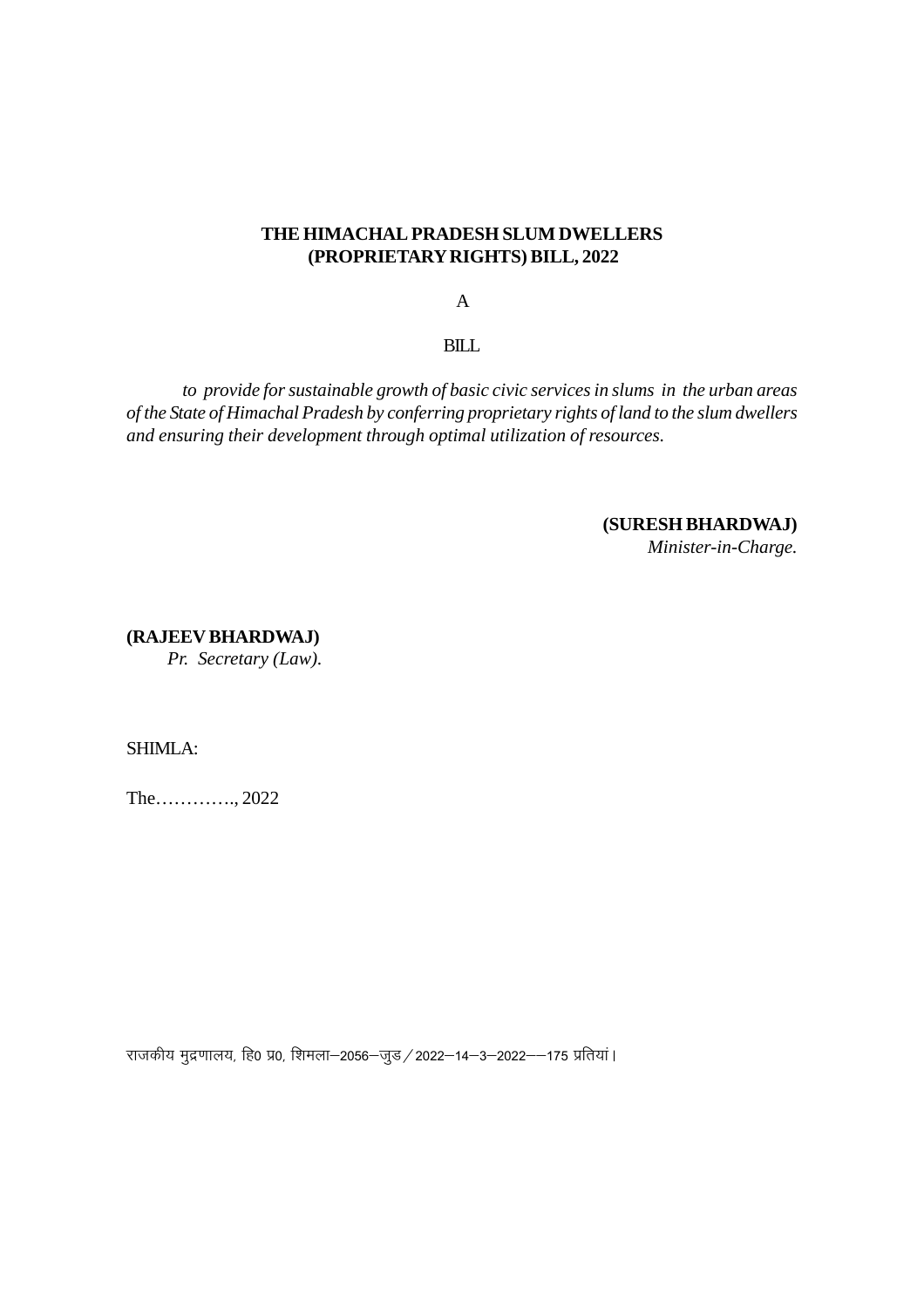2022 का विधेयक संख्यांक 5

# fgelpy insk Lye old h 'Allifuld vf/ldlj'/do/led] 2022

(विधान सभा में पुरःस्थापित रूप में)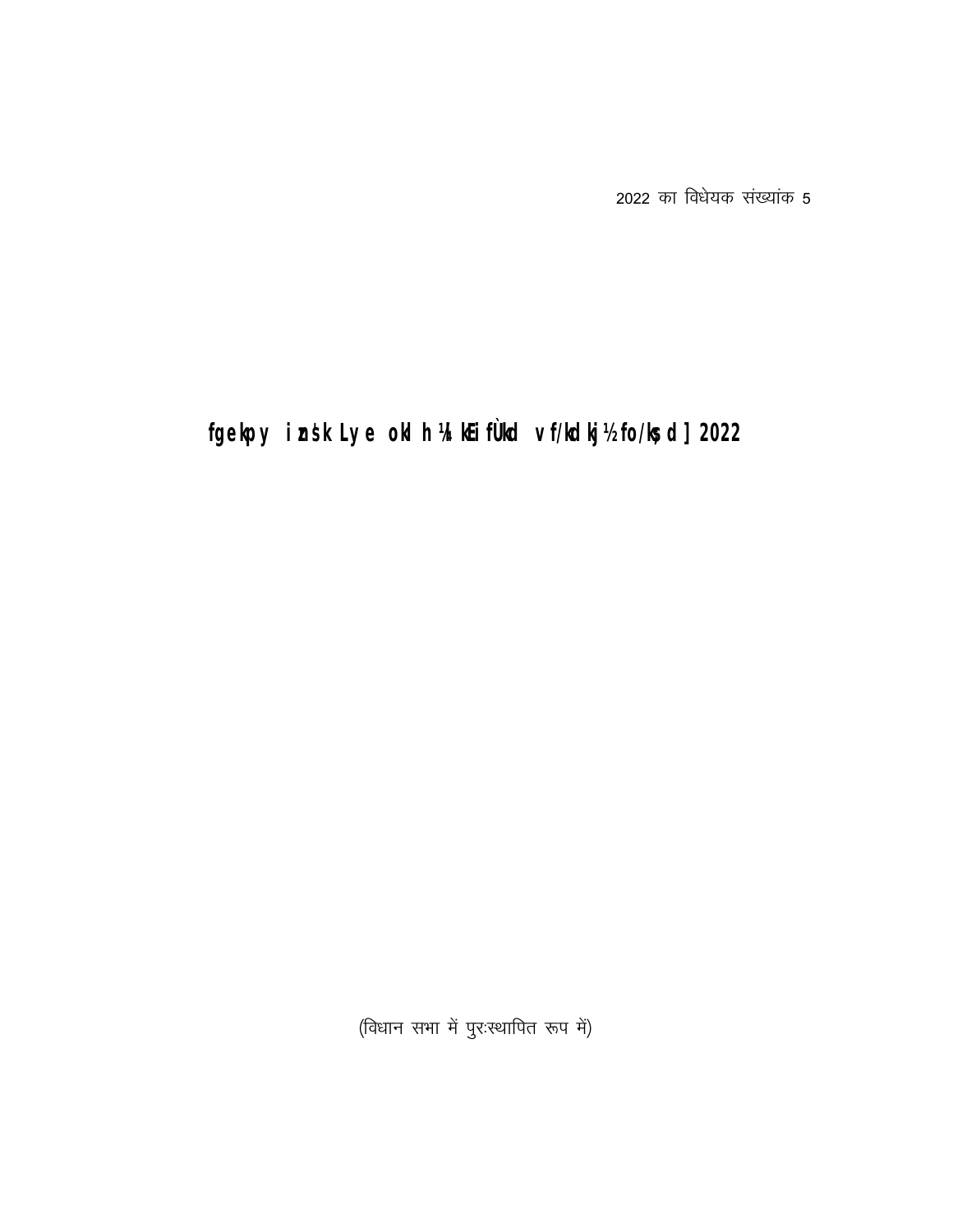### fgelpy insk Lye old h 'Altifuld vf/ldlji'/do/lsd] 2022

### **[kMedkØe**

### **[kM%**

अध्याय-1

## **i kj filld**

- संक्षिप्त नाम और प्रारम्भ।  $1<sup>1</sup>$
- परिभाषाएं ।  $2.$

#### अध्याय–2

### I little vi/ldlj

- 3. साम्पत्तिक अधिकार।
- 4. स्लम क्षेत्रों का पुनर्विकास।
- कार्यवाहियों का उपशमन।  $5<sup>5</sup>$

#### अध्याय-3

### I Kifüld ví/kdijleds0; oLFHiu dh ifØ; k

- 6. स्लम क्षेत्र पुनर्विकास और पुनर्वास समिति।
- समिति के कारबार का संचालन।  $7<sup>1</sup>$
- अपील। 8.

#### अध्याय–4

### *i*dhk

- नगरपालिका क्षेत्र विकास निधि।  $9<sub>1</sub>$
- 10. सद्भावपूर्वक की गई कार्रवाई के लिए संरक्षण।
- 11. नोडल अभिकरण।
- 12. सिविल न्यायालय की अधिकारिता का वर्जन।
- 13. अपराधों का संज्ञान।
- 14. नियम बनाने की शक्ति।
- 15. अधिनियम का अध्यारोही प्रभाव होना।
- 16. कठिनाईयों को दूर करने की शक्ति।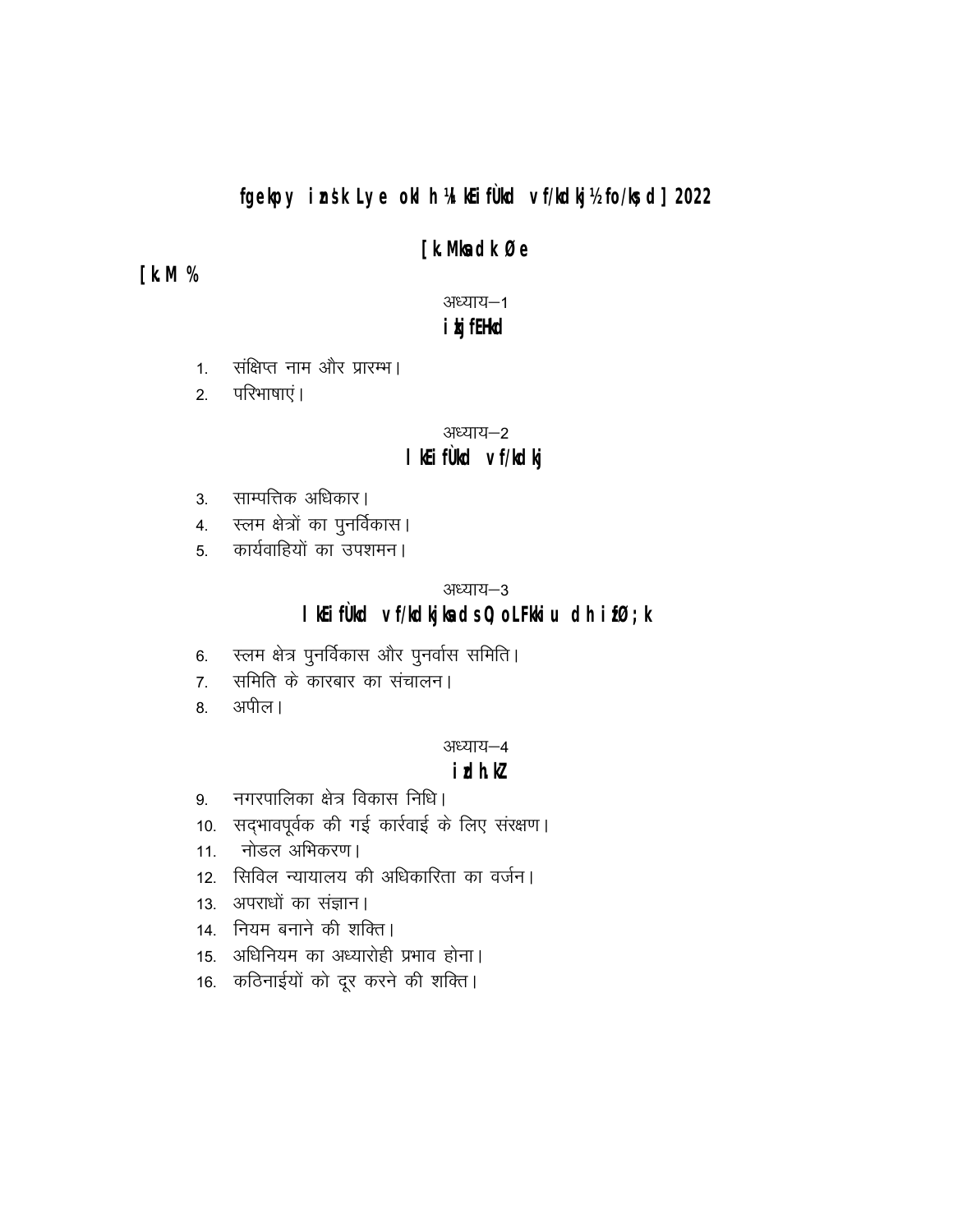2022 का विधेयक संख्यांक 5

### fgelpy insk Lye old h 'A Kifuld vf/ldlg'/do/lsd] 2022

हिमाचल प्रदेश राज्य के शहरी क्षेत्रों में स्लम क्षेत्रों के स्लम वासियों को भूमि के साम्पत्तिक अधिकार प्रदत्त करते हुए आधारभूत नागरिक सेवाओं की सतत वृद्धि और संसाधनों के अधिकतम उपयोग के माध्यम से उनका विकास सुनिश्चित करने हेत्, उपबंध करने के लिए **fo/ls dA** 

भारत गणराज्य के तिहत्तरवें वर्ष में हिमाचल प्रदेश विधानसभा द्वारा निम्नलिखित रुप में यह अधिनियमित हो :-

### अध्याय-1

### **i kj filld**

5

10

15

1- (1) इस अधिनियम का संक्षिप्त नाम हिमाचल प्रदेश स्लम वासी <sup>संक्षिप्त नाम</sup> और प्रारम्भ। (साम्पत्तिक अधिकार) विधेयक, 2022 है।

(2) यह अधिनियम ऐसी तारीख जिसको राज्य सरकार राजपत्र (ई-गजट), हिमाचल प्रदेश में अधिसूचना द्वारा नियत करे, से प्रवृत्त होगा।

2 (1) इस अधिनियम में, जब तक कि संदर्भ से अन्यथा अपेक्षित <sup>परिभाषाएं ।</sup> न हो $=$ 

- (क) "अपील प्राधिकारी" से, ऐसा प्राधिकारी जिसको धारा 8 के अधीन अपील की जाती है अभिप्रेत है:
- (ख) 'आवेदक' से, स्लम का कोई ऐसा वासी जिसने इस अधिनियम की धारा 3 के अधीन भूमि के साम्पत्तिक अधिकार प्रदान करने हेतू, प्राधिकृत अधिकारी को आवेदन किया है अभिप्रेत है;
- (ग) "नियत दिन" से, फरवरी, 1974 का 21वां दिन अभिप्रेत है;
- (घ) "प्राधिकृत अधिकारी" से, स्लम क्षेत्र पुनर्विकास और पुर्नवास समिति का अध्यक्ष या सरकार द्वारा, आदेश द्वारा, ऐसी शक्तियां जो विहित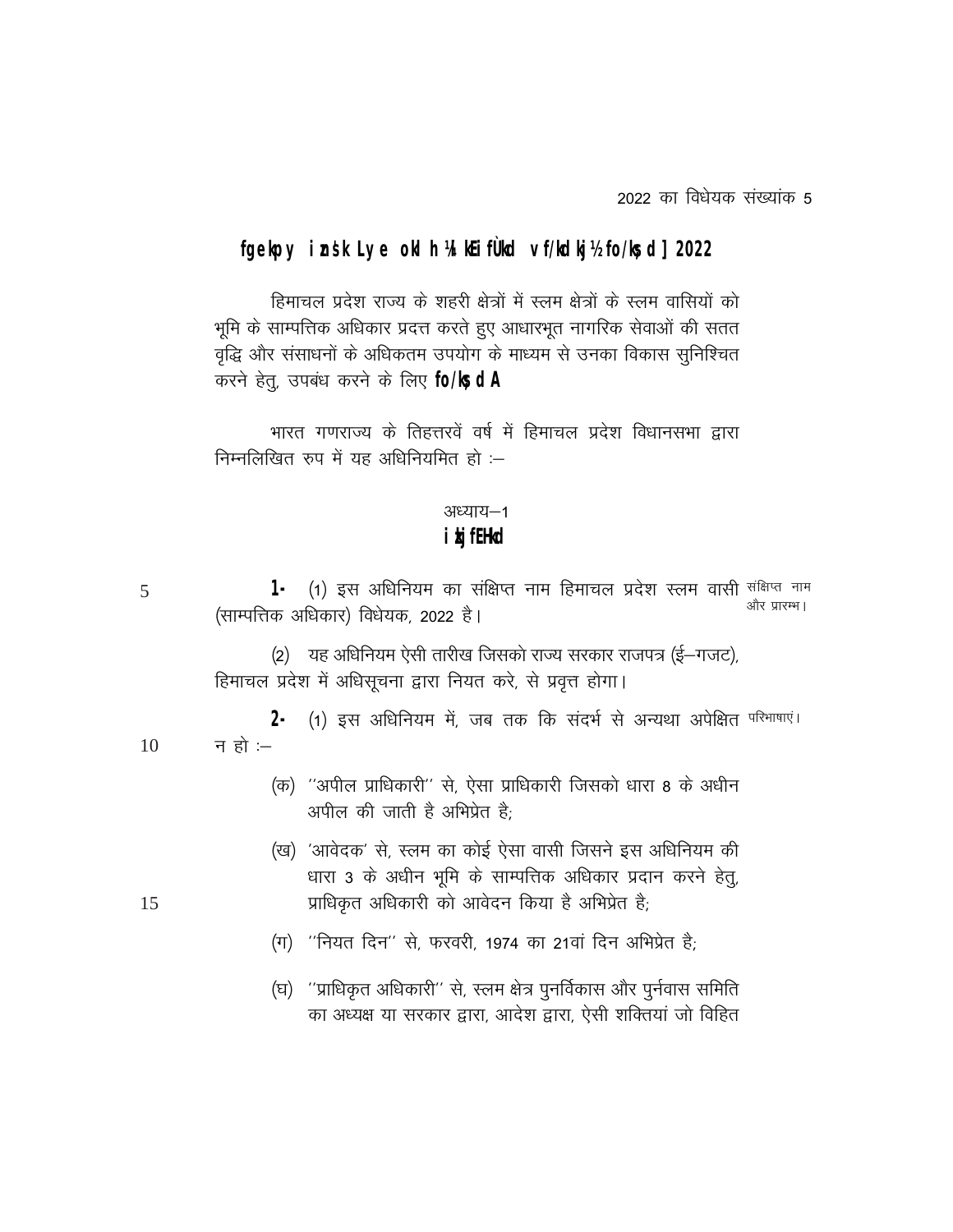की जाएं, का प्रयोग करने के लिए प्राधिकृत कोई अन्य अधिकारी अभिप्रेत है;

- (ङ) "आधारभूत नागरिक सेवाएं" से, पेयजल आपूर्ति, स्वच्छता, जल निकास, मलवहन, ठोस अपशिष्ट निपटान, गली–प्रकाश और शहरी पर्यावरण सुधार की सेवाएं इत्यादि अभिप्रेत है;
- (च) ''कलक्टर'' से, किसी जिले का उपायुक्त अभिप्रेत है और इसके अंतर्गत अतिरिक्त उपायुक्त या नगर निगम का आयुक्त या सरकार द्वारा इस अधिनियम के अधीन किसी कलक्टर के कृत्यों का पालन करने के लिए विशेष रूप से नियुक्त कोई अधिकारी भी है;
- (छ) "समिति" से, धारा 6 के अधीन गठित स्लम क्षेत्र पुनर्विकास और 10 पुनर्वास समिति अभिप्रेत है;
- (ज) ''निदेशक'' से, सरकार के शहरी विकास विभाग का निदेशक अभिप्रेत है;
- (झ) "आर्थिक रूप से कमजोर वर्ग (ई0डब्ल्यू0एस0)" से, हिताधिकारियों का वर्ग, जिसकी घरेलू आय ऐसी सीमा तक है, जो सरकार द्वारा अधिसूचित की जाए, अभिप्रेत है;
- (ञ) "कुटुम्ब" से, पति, पत्नी, पुत्र, पुत्री या कोई अन्य व्यक्ति जो स्लम वासी पर पूर्णतया निर्भर है अभिप्रेत है;
- (ट) "सरकार" या "राज्य सरकार" से, हिमाचल प्रदेश सरकार अभिप्रेत है:
- ं''सरकारी भूमि'' से, सरकार या इसके उपक्रम के स्वामित्वाधीन या (ਰ) उनके द्वारा अर्जित कोई भूमि अभिप्रेत है और इसके अंतर्गत किसी शहरी स्थानीय निकाय के स्वामित्वाधीन भूमि भी है;
- (ड) ''भूमिहीन व्यक्ति'' से, कोई व्यक्ति, जो भारत का नागरिक है और जिसके स्वामित्वाधीन या तो उसके अपने नाम पर या उसके कुट्म्ब 25 के किसी सदस्य के नाम पर कोई घर या भूमि या भारत में कहीं भी भूमि अधिकार नहीं है, अभिप्रेत है;

5

15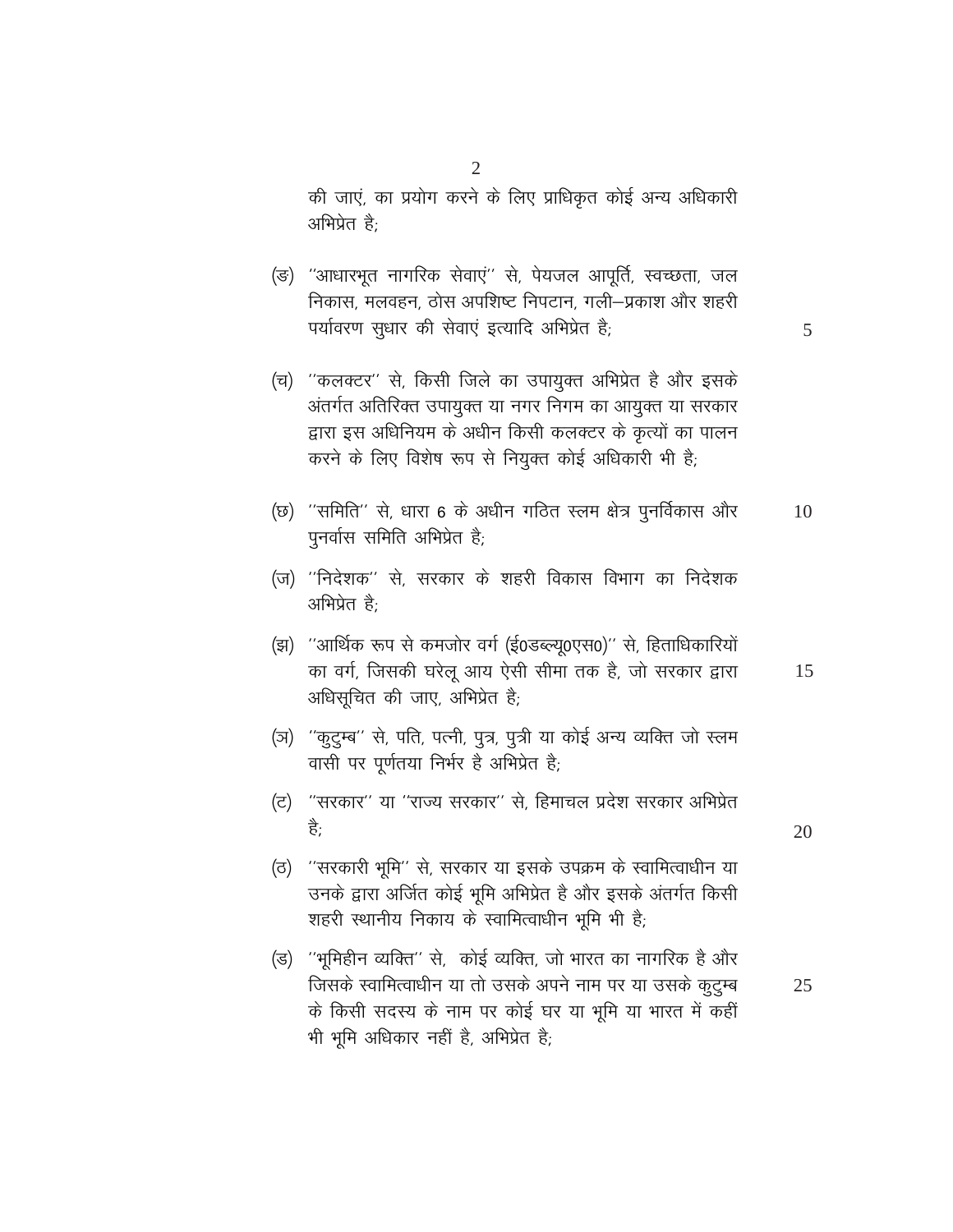#### 3

- (ढ) ''सदस्य'' से, समिति का कोई सदस्य अभिप्रेत है, और इसके अंतर्गत इसका अध्यक्ष भी है;
- (ण) "अधिसूचना" से, राजपत्र (ई-गजट), हिमाचल प्रदेश में प्रकाशित अधिसूचना, अभिप्रेत है;
- (त) ''अधिभोग'' से, किसी स्लम वासी द्वारा निवासीय प्रयोजनों के लिए किसी भूमि का कोई अधिभोग अभिप्रेत है;
- (थ) "विहित" से, इस अधिनियम के अधीन बनाए गए नियमों द्वारा विहित अभिप्रेत है:
- (द) ''साम्पत्तिक अधिकार'' से, धारा 3 के अधीन स्लम वासियों को समनुदेशित भूमि के अधिकार अभिप्रेत है;
- (ध) "पुनर्विकास" से, आधारभूत नागरिक सेवाएं प्रदान कर के विद्यमान स्लम क्षेत्र का सुधार और सरकार द्वारा समय-समय पर विरचित आवास स्कीम के अनुसार आवास-दशाओं के सुधार को सुकर बनाना अभिप्रेत है<sup>.</sup>
- (न) "पुनर्वास" से, सरकार द्वारा विरचित आवास स्कीम या नीति के अनुसार स्लम वासियों का अन्य स्थान पर पुनःस्थापन अभिप्रेत है:
- (प) "धारा" से, इस अधिनियम की धारा, अभिप्रेत है;
- (फ) "स्लम" या "स्लम क्षेत्र" से, कम से कम पन्द्रह गृहस्थियों की कोई सघन बस्ती, जो भीड़युक्त, खराब रूप से निर्मित वासगृह के समूह या अस्थायी निर्मित वासगृह, जिनमें जीर्णावस्था, अस्वास्थ्यकर दशाऐं, रूपांकन की त्रुटिपूर्ण व्यवस्था, संवातन, प्रकाश या सफाई सुविधाओं या इन कारकों के किसी भी संयोजन की कमी हो, जो सुरक्षा, स्वास्थ्य या नैतिकता के लिए हानिकारक है और जो किसी शहरी क्षेत्र में सरकारी भूमि पर हो और जो सरकार द्वारा ऐसे रूप में अधिसूचित की गई हो अभिप्रेत है;

10

5

15

20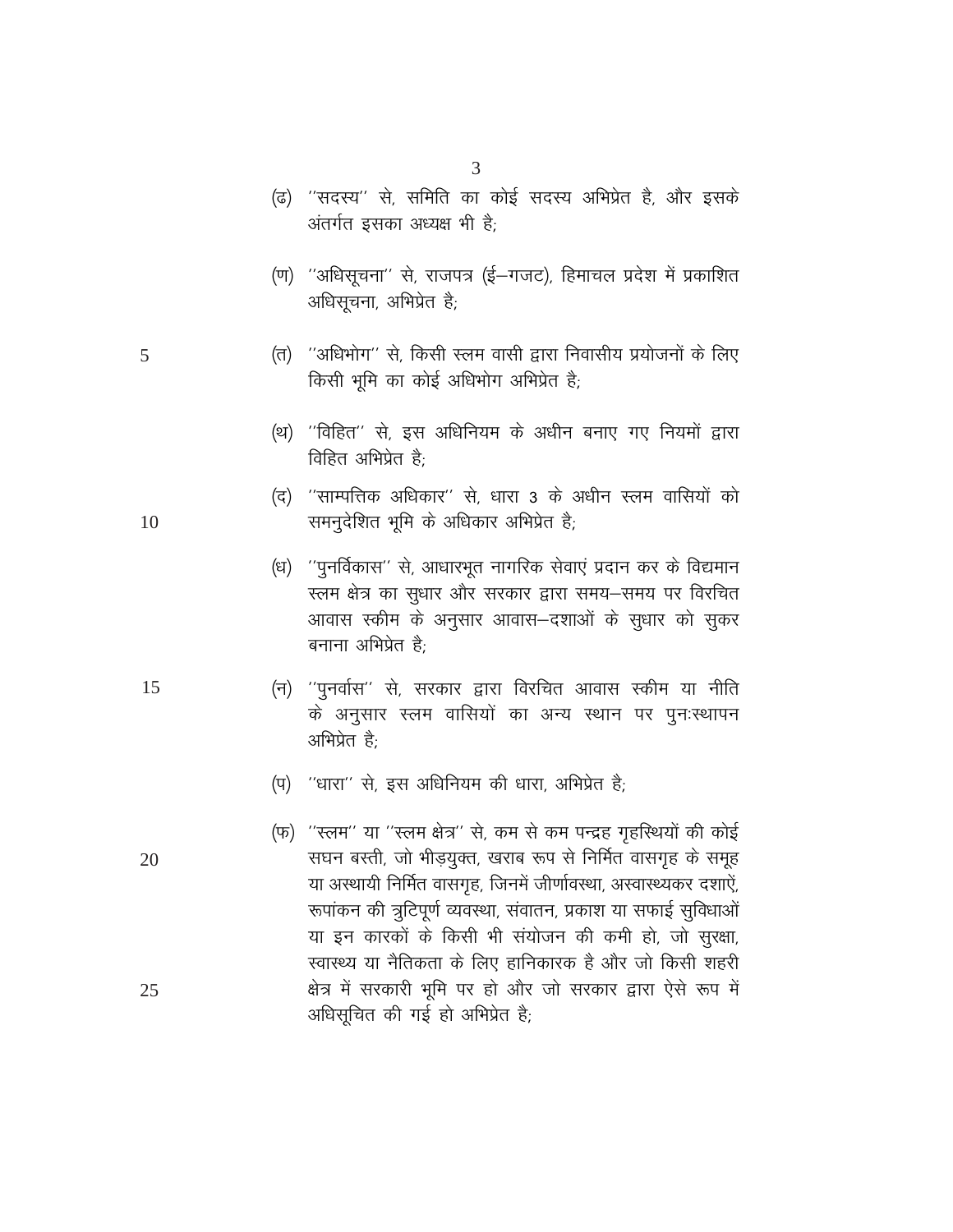- (ब) ''स्लम वासी'' से, कोई वास्तविक हिमाचली भूमिहीन व्यक्ति जो भारत का नागरिक है और जो स्लम क्षेत्र के अधिभोग में है तथा वहां निरंतर वास करता है, अभिप्रेत है।
	- (भ) "राज्य" से. हिमाचल प्रदेश राज्य अभिप्रेत है:
	- (म) "स्थिर वासस्थान" से. समिति द्वारा यथाविनिश्चित वासस्थान अभिप्रेत 5 है, जहां मानव जनसंख्या की विद्यमानता के कारण निवासियों की सुरक्षा या स्वास्थ्य या जीवन को अनुचित जोखिम न हो या ऐसे क्षेत्रों पर वासस्थान लोक हित के विरुद्ध न समझे जाते हों या भूमि किसी लोक या विकास के प्रयोजनार्थ अपेक्षित न हो:
	- (य) "अस्थिर वासस्थान" से, ऐसे क्षेत्र अभिप्रेत हैं, जहां मानव जनसंख्या 10 की विद्यमानता के कारण स्वयं निवासियों की सुरक्षा या स्वास्थ्य या जीवन को अनुचित जोखिम हो या जहां ऐसे क्षेत्रों पर वासस्थान समिति द्वारा लोक हित में न समझा जाए:
	- (यक)"शहरी क्षेत्र" से, किसी शहरी स्थानीय निकाय की सीमाओं के भीतर समाविष्ट क्षेत्र अभिप्रेत है; और
	- (यख)''शहरी स्थानीय निकाय'' से, यथास्थिति, हिमाचल प्रदेश नगर निगम अधिनियम. 1994 या हिमाचल प्रदेश नगरपालिका अधिनियम. 1994 के अधीन गठित कोई नगर निगम, नगरपालिका परिषद या कोई नगर पंचायत अभिप्रेत है।

(2) शब्दों और पदों के जो इसमें प्रयुक्त हैं, किन्तु परिभाषित नहीं हैं, के  $20$ वही अर्थ होंगे जो हिमाचल प्रदेश नगर निगम अधिनियम, 1994 या हिमाचल प्रदेश नगरपालिका अधिनियम, 1994 में उनके हैं।

 $\overline{4}$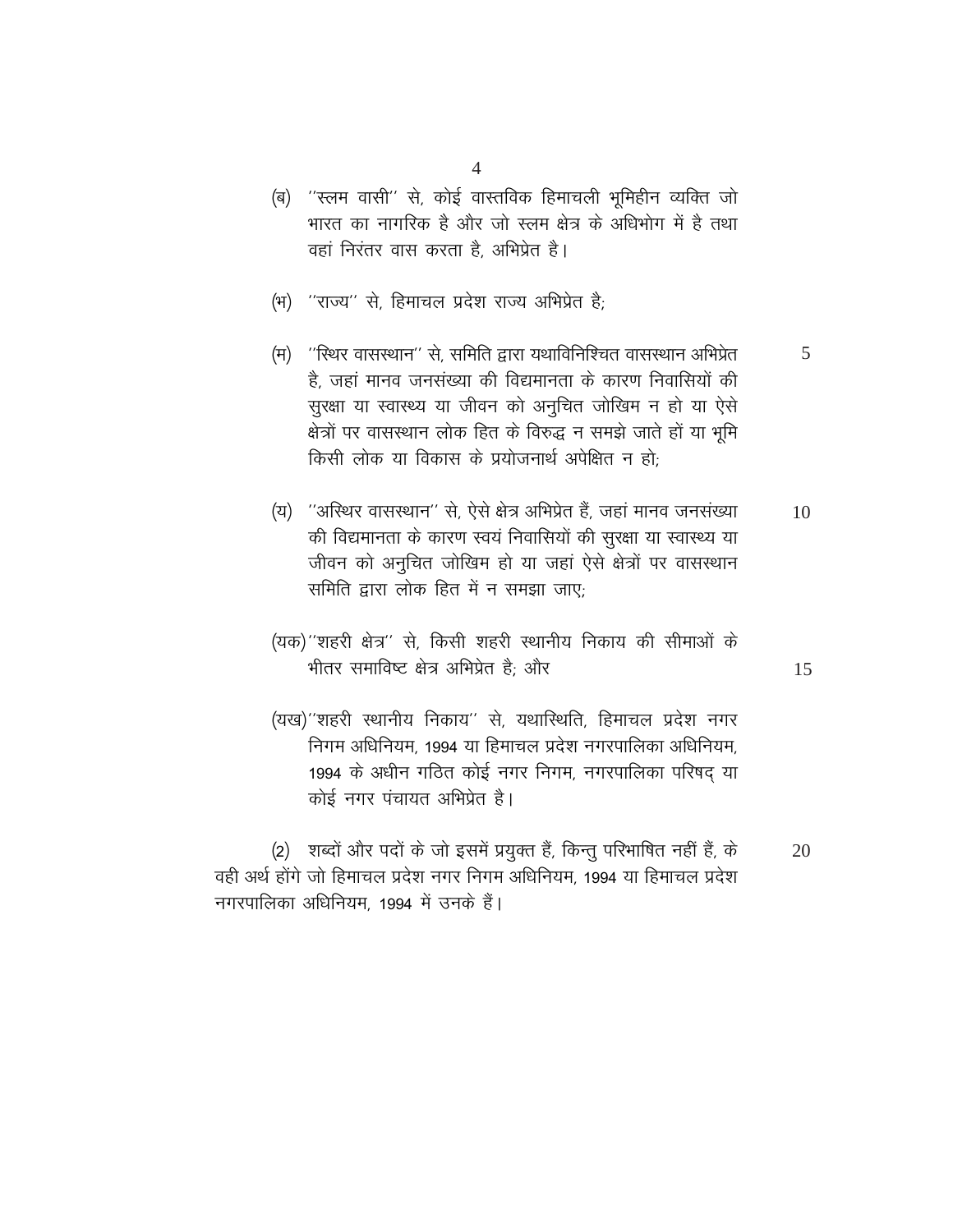## अध्याय–2 I Kifud vf/ldki

5

3- (1) राज्य में, तत्समय प्रवृत्त किसी अन्य विधि में अन्तर्विष्ट किसी साम्पत्तिक बात के होते हुए भी, और उपधारा (2) के उपबंधों के अध्यधीन, किसी स्लम क्षेत्र <sup>अधिकार।</sup> में सरकारी भूमि का अधिभोग करने वाला प्रत्येक स्लम वासी, प्राधिकृत अधिकारी को ऐसी रीति, जो विहित की जाए में आवेदन पर उसके अधिभोगाधीन भूमि या ऐसी अन्य भूमि जो सरकार द्वारा अधिसूचित की जाए के व्यवस्थापन के लिए विचार किए जाने का पात्र होगा और उसे भूमि के साम्पत्तिक अधिकारों का प्रमाण-पत्र ऐसे प्ररुप और ऐसी रीति, जो विहित की जाए में जारी किया जाएगा :

परन्तु ऐसा स्लम वासी, जो नियत दिन को या इससे पूर्व स्लम के 10 अधिभोग में था, और जारी रहता है, केवल उस पर इस अधिनियम के अधीन साम्पत्तिक अधिकारों के प्रदान करने हेतु विचार किया जाएगा :

परन्तु यह और कि इस अधिनियम के अधीन साम्पत्तिक अधिकारों का प्रमाण–पत्र स्लम के किसी वासी, जिसके माता–पिता या दोनों में से कोई एक जीवित है और जिसे इस अधिनियम के अधीन साम्पत्तिक अधिकारों का प्रमाण–पत्र प्रदान किया गया है, प्रदान नहीं किया जाएगा :

परन्तु यह और कि इस अधिनियम के उपबंधों के अनुसार संपत्तियों का अन्तरण करने की वांछा रखने वाला कोई शहरी स्थानीय निकाय साधारण बहुमत से इस आशय का संकल्प पारित करेगा :

परन्तु यह और भी कि यदि किसी स्लम वासी के अधिभोगाधीन कोई भूमि 20 सरकार के, यथास्थिति, किसी कानूनी बोर्ड या निगम या विभाग से सम्बन्धित है तो इस अधिनियम के अधीन भूमि के व्यवस्थापन से पूर्व ऐसे बोर्ड या निगम या विभाग की सहमति अभिप्राप्त करनी होगी :

परन्तू यह और भी कि यदि किसी स्लम वासी के अधिभोगाधीन भूमि वन भूमि है तो सरकार या सम्बन्धित शहरी स्थानीय निकाय, उपरोक्त वर्णित प्रयोजन 25 के लिए, यथास्थिति, वन संरक्षण अधिनियम, 1980 या अन्य किसी विधि के अधीन 1980 का 69 ऐसी वन भूमि के पथांतर हेतू सम्यक कानूनी प्रक्रिया आरम्भ करेंगे।

5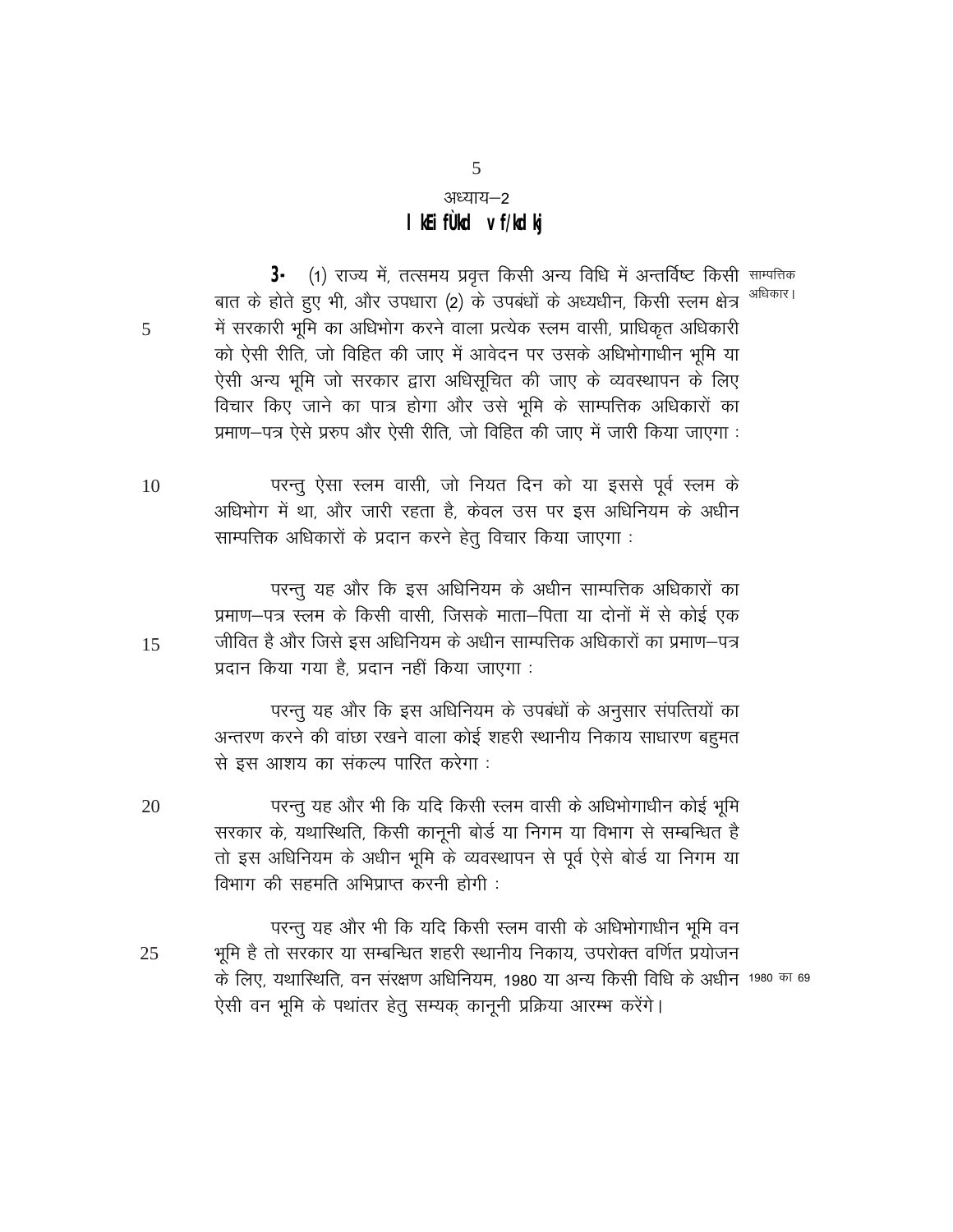(2) ऐसी भूमि पर साम्पत्तिक अधिकार किसी स्लम वासी के पक्ष में एतदपश्चात् विनिर्दिष्ट विस्तार तक व्यवस्थापित किए जाएंगे, अर्थात :–

> (क) स्लम वासी पचहत्तर वर्गमीटर से अनधिक भूमि के लिए हकदार होगा :

परन्तु यदि स्लम वासी पचहत्तर वर्ग मीटर से अन्यून भूमि के अधिभोग में है तो ऐसे स्लम वासी के वास्तविक अधिभोग वाली भूमि को तदनुसार व्यवस्थापित किया जा सकेगा;

- (ख) यदि स्लम वासी आर्थिक रूप से कमजोर वर्ग (ई0डब्ल्यू0एस0) से सम्बन्धित है तो भूमि के सांपत्तिक अधिकारों का व्यवस्थापन 10 निःशुल्क किया जाएगा;
- (ग) यदि स्लम वासी आर्थिक रूप से कमजोर वर्ग (ई0डब्ल्यू0एस0) से अन्यथा से सम्बन्धित है तो भूमि का, ऐसी दरों, जैसी सरकार अधिसूचना द्वारा अवधारित करे, पर व्यवस्थापन किया जाएगा; और
- (घ) यदि कोई स्लम वासी उस वर्ग जिससे वह सम्बन्धित है को ध्यान में रखे बिना, खण्ड (क) के अधीन उपबंधित अधिकतम अनुज्ञेय सीमा से अधिक भूमि के अधिभोग में है, तो स्लम वासी ऐसी अतिरिक्त भूमि को स्वेच्छा से छोड़ देगा और प्राधिकृत अधिकारी भूमि के साम्पत्तिक अधिकारों का प्रमाण–पत्र जारी करने से पूर्व ऐसी अतिरिक्त भूमि को कब्जे में लेगा।

(3) उपधारा (1) के अधीन इस प्रकार व्यवस्थापित भूमि के साम्पत्तिक अधिकार, केवल पति या पत्नी और बच्चों को उत्तराधिकार योग्य होंगे किन्तु पट्टा, विक्रय, दान, बन्धक, वसीयत या भूमि के साम्पत्तिक अधिकार के प्रमाण-पत्र जारी किए जाने की तारीख से. चाहे जो भी हो. किसी अन्य रीति में अन्तरणीय नहीं होंगे :

20

25

15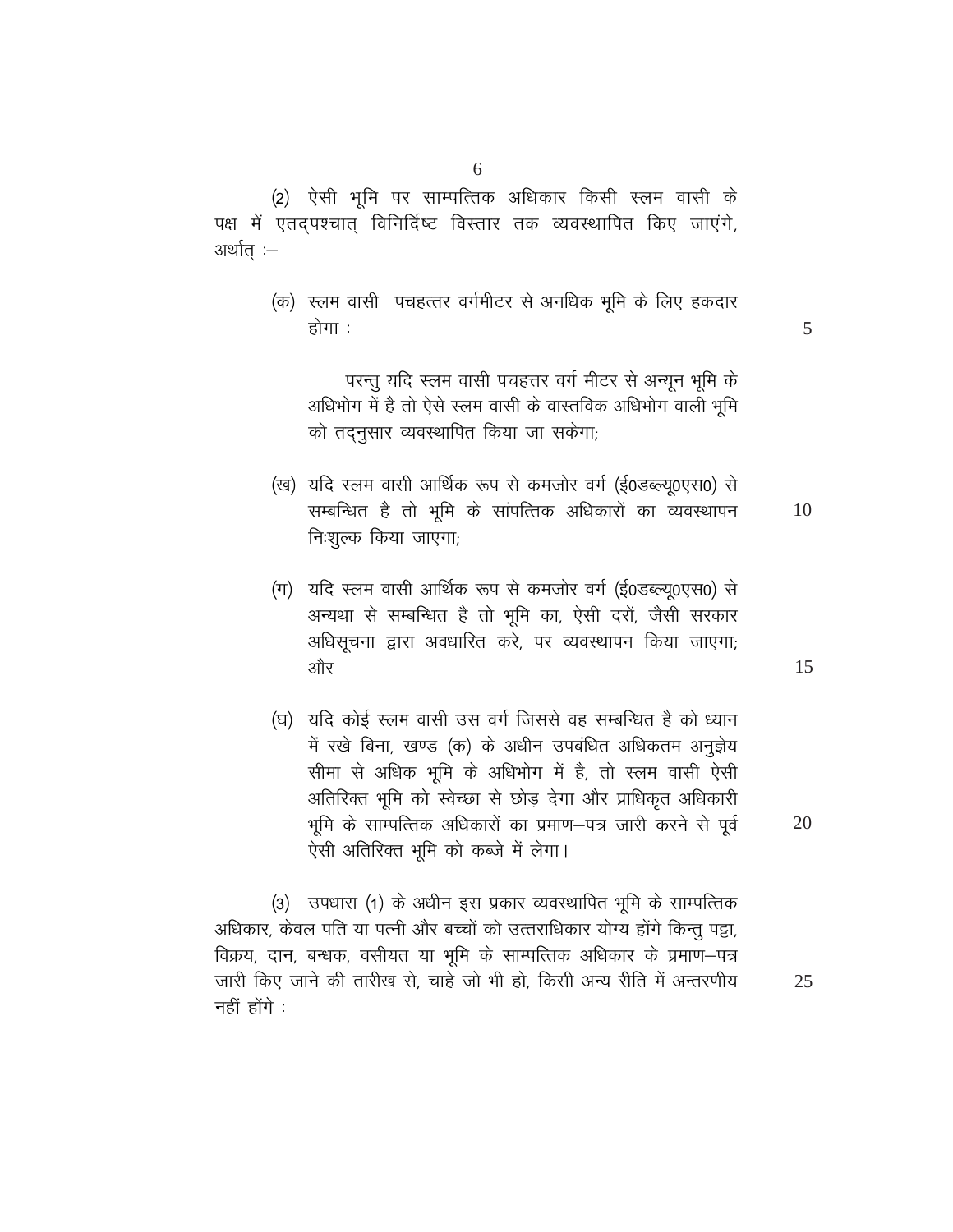परन्तु यदि इस अधिनियम के अधीन किसी व्यक्ति, जिसकी मृत्यु पति या पत्नी और बच्चों के बिना हो जाती है, के पक्ष में साम्पत्तिक अधिकार प्रदान कर दिया जाता है तो ऐसी परिस्थितियों में, इस अधिनियम के अधीन आबंटित भूमि, उस पर सन्निर्माण सहित, सभी विल्लंगमों से रहित राज्य सरकार में निहित हो जाएगी।

(4) विवाहित व्यक्तियों के मामले में भूमि के साम्पत्तिक अधिकारों का प्रमाण-पत्र संयुक्ततः पति-पत्नी दोनों के नाम में और यदि गृहस्थी का मुखिया एक ही व्यक्ति हो तो मुखिया के नाम जारी किया जाएगा :

परन्तु अधिकार-अभिलेख में इस प्रभाव की लाल प्रविष्टि की जाएगी कि इस अधिनियम के अधीन इस प्रकार प्रदत्त साम्पत्तिक अधिकार, उत्तराधिकार के 10 सिवाए, पट़टा, विक्रय, दान, बंधक, वसीयत या किसी अन्य रीति द्वारा अंतरित नहीं किए जाएंगे :

 $\overline{5}$ 

15

परन्तु यह और कि भारतीय रजिस्ट्रीकरण अधिनियम, 1908 के अधीन 1908 का 16 नियुक्त कोई रजिस्ट्रार या उप-रजिस्ट्रार किसी दस्तावेज को रजिस्ट्रीकृत नहीं करेगा जो इस धारा के अतिक्रमण में हो :

परन्तु यह और भी कि कोई आवेदक जो गैर–कृषक है और जिसको इस अधिनियम के अधीन साम्पत्तिक अधिकार प्रदान किए गए हैं, ऐसे अधिकारों पर ध्यान दिए बिना, वह हिमाचल प्रदेश भू-अभिधृति और भूमि सुधार अधिनियम, 1972 के प्रयोजनार्थ गैर-कृषक बना रहेगा।

1974 का 8

20 (5) यदि कोई स्लम वासी, जिसके साम्पत्तिक अधिकार व्यवस्थापित कर दिए गए हैं या इस अधिनियम के अधीन किसी भूमि के आबंटन के लिए अधिकार उदभूत हुए हैं ऐसी भूमि का अंतरण करता है या उक्त भूमि का साम्पत्तिक अधिकारों के प्रमाण पत्र जारी करने के पांच वर्ष के भीतर आवासिक प्रयोजन हेतु उपयोग नहीं करता है, या आवेदन में तात्विक तथ्यों के दुर्व्यपदेशन या छिपाने में संलिप्त पाया जाता है या कपट करता है तो निम्नलिखित परिणाम 25 होंगे, अर्थात :-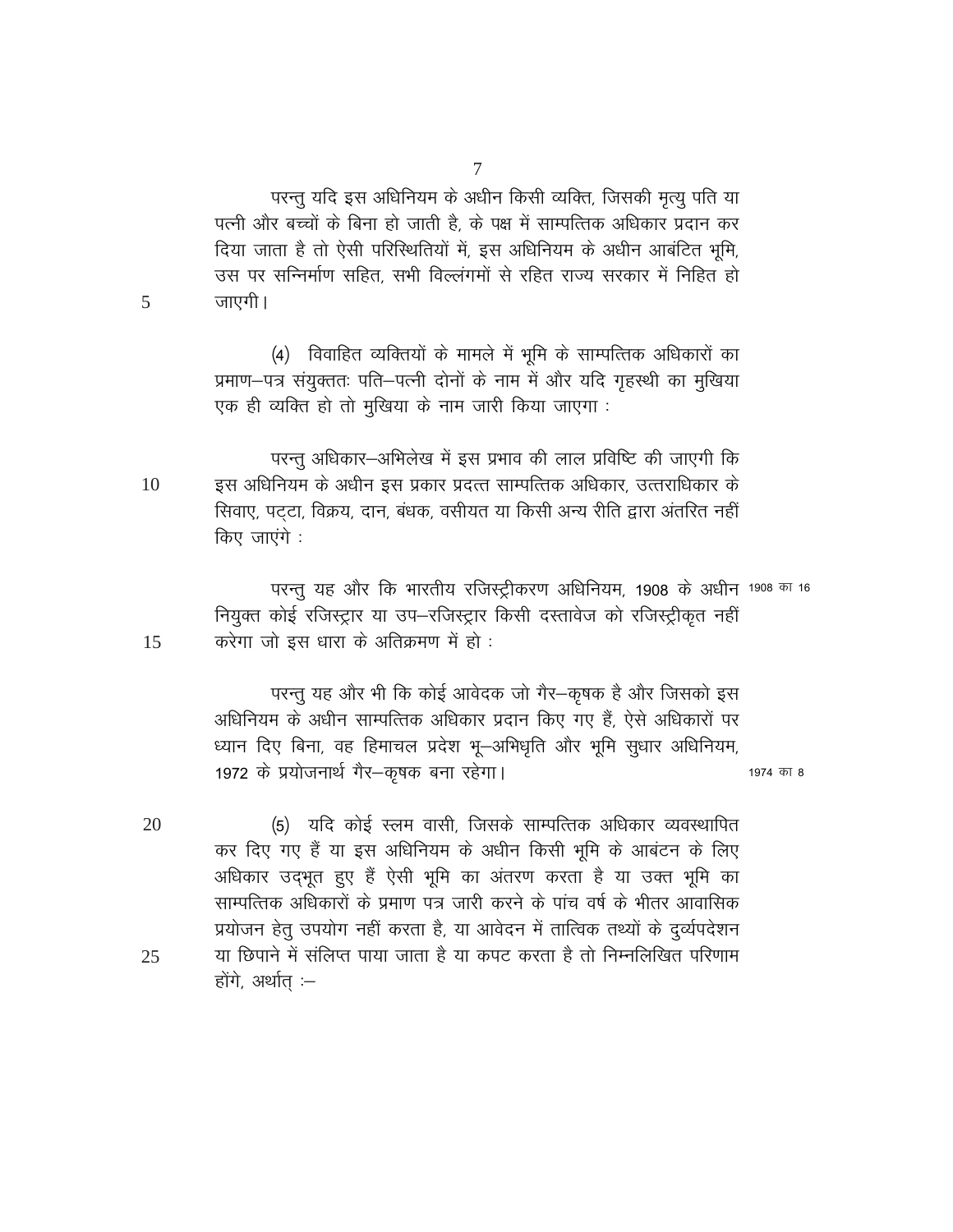- (क) उपधारा (1) के अधीन जारी किया गया भूमि के साम्पत्तिक अधिकारों का प्रमाण-पत्र स्वतः ही रदद हो जाएगा;
- (ख) ऐसा अन्तरण अकृत और शून्य होगा;
- (ग) ऐसी भूमि की बाबत अन्तरिती को कोई अधिकार उदभूत नहीं होगा;
- (घ) प्राधिकृत अधिकारी उस व्यक्ति, जिसके कब्जे में ऐसी भूमि है, को 5 बेदखल कर देगा;
- (ङ) इस अधिनियम के अधीन भविष्य में ऐसे स्लम वासी को ऐसी भूमि प्राप्त करने से विवर्जित किया जाएगा: और
- (च) ऐसा स्लम वासी इस अधिनियम के अधीन अपराध का दोषी होगा; और

10

15

(छ) अन्य कोई परिणाम जो विहित किया जाए।

(6) कोई स्लम वासी, जिसके साम्पत्तिक अधिकार इस अधिनियम के अधीन व्यवस्थापित हो गए हैं, किसी अन्य शहरी क्षेत्र में भूमि के साम्पत्तिक अधिकार का कोई प्रमाण–पत्र धारित नहीं करेगा और यदि वह ऐसा कोई प्रमाण-पत्र धारित करता है तो वह ऐसी रीति, जैसी विहित की जाए, में प्राधिकृत अधिकारी को समस्त ऐसे प्रमाण–पत्र (प्रमाण–पत्रों) को अभ्यर्पित कर देगा।

(7) यदि कोई स्लम वासी, तात्विक तथ्यों के दुर्व्यपदेशन या छिपाने द्वारा भूमि के साम्पत्तिक अधिकारों का एक से अधिक प्रमाण–पत्र अभिप्राप्त किए हुए पाया जाता है या कपट करता है तो प्राधिकृत अधिकारी, ऐसे स्लम वासी को सुनवाई का युक्तियुक्त अवसर देने के पश्चात् भूमि के साम्पत्तिक अधिकारों के समस्त प्रमाण-पत्र (प्रमाण-पत्रों) को रदद कर देगा और ऐसी भूमि से उसे बेदखल करेगा। ऐसा स्लम वासी इस अधिनियम के अधीन अपराध का दोषी होगा।

(8) उपधारा (1) के अधीन भूमि के साम्पत्तिक अधिकार का प्रमाण-पत्र प्रदान करने हेतु आवेदन के साथ दिए जाने वाले साक्ष्य के अन्तर्गत दस्तावेज, ऐसे 25 होंगे जो विहित किए जाएं।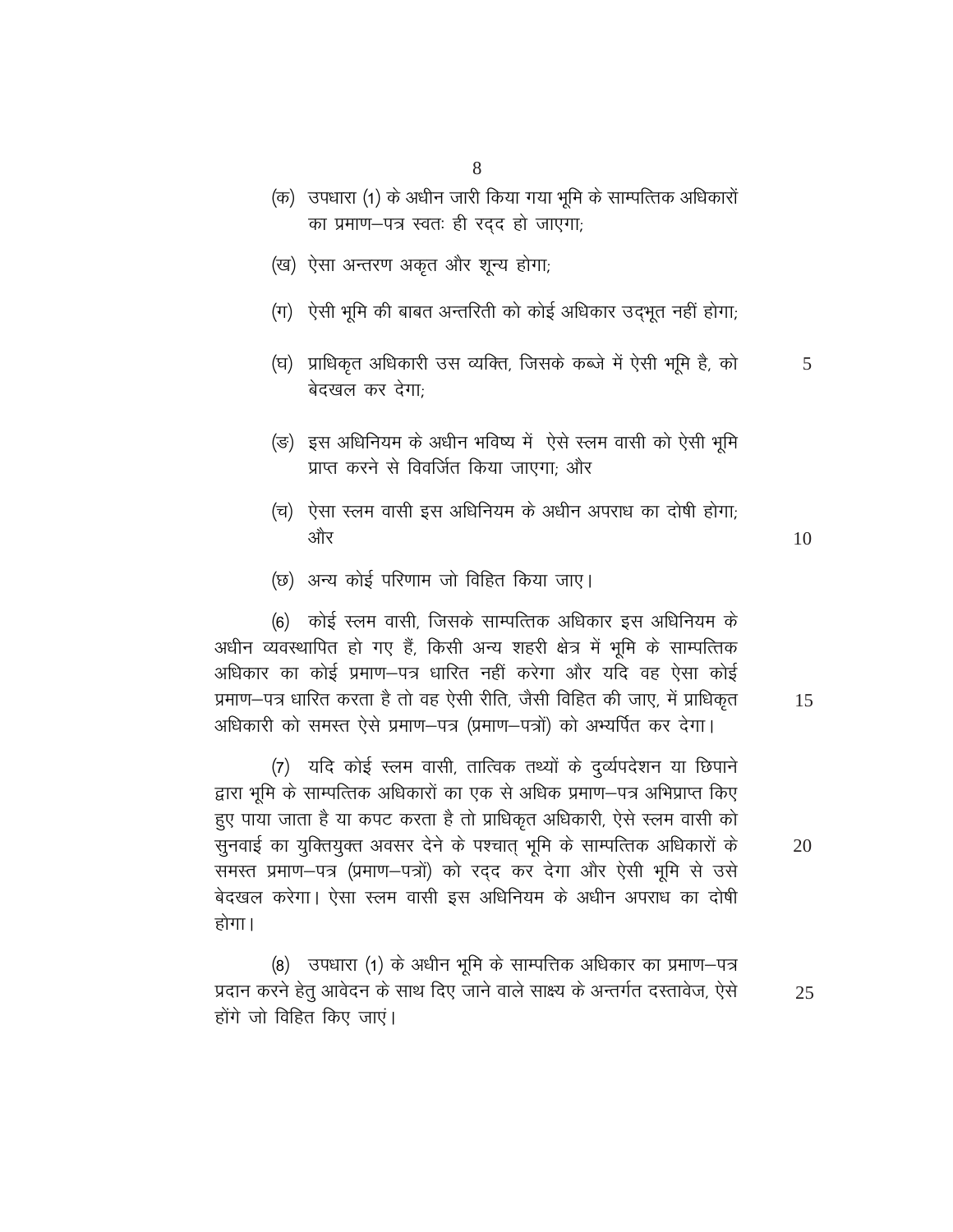(9) उपधारा (1) के अधीन प्रदान किया गया भूमि के साम्पत्तिक अधिकारों का प्रमाण-पत्र निवास के आवास सबत हेतु साक्ष्य के रूप में स्वीकार्य होगा।

(10) रलम वासी, जो उपधारा (5) या उपधारा (7) के अधीन कोई अपराध करता है, कारावास, जो एक वर्ष तक या जुर्माना, जो पचास हजार रुपए तक का हो सकेगा या दोनों से. दण्डनीय होगा।

4 (1) इस अधिनियम के अन्य उपबन्धों के अध्यधीन धारा 3 की स्लम क्षेत्रों उपधारा (1) के अन्तर्गत प्रदत्त भूमि के साम्पत्तिक अधिकार यथासाध्य स्थान, <sup>का</sup> जहां है जैसा है, के आधार पर प्रदान किए जाएंगे:

परन्तु यदि सरकार विनिश्चय करती है कि स्थल पर अस्थिर वासस्थान है तो ऐसी परिस्थितियों में स्लम वासियों को किसी अन्य स्थान पर पुनर्वासित 10 किया जाएगा :

परन्तु यह और कि :–

- (क) यदि यह विनिश्चय किया गया है कि स्लम वासियों को किसी अन्य स्थान पर पुनर्वासित किया जाएगा तो अधिभोग-स्थल का उपयोग किसी अन्य ऐसे प्रयोजन जैसा सरकार विनिश्चित करे के लिए किया जाएगा: और
- (ख) किसी स्लम वासी को साम्पत्तिक अधिकार प्रमाण–पत्र जारी करने से पूर्व, प्राधिकृत अधिकारी यह सुनिश्चित करेगा कि उसे अस्थिर वासस्थान के विद्यमान स्लम वास से बेदखल कर दिया गया है<sup>.</sup> और
- (ग) यदि किसी स्लम वासी को विद्यमान स्लम क्षेत्र में भूमि उपलब्ध करवाने के पश्चात कोई भूमि अतिशेष रहती है तो सरकार ऐसी भूमि का उपयोग किसी ऐसे प्रयोजन जैसा यह विनिश्चित करे के लिए कर सकेगी।
- (2) पुनर्विकास की दशा में लागू योजना और भवन विनियम कार्यान्वित 25 किए जाएंगे और जहां-कहीं किसी पुनर्विकास योजना के कार्यान्वयन के लिए

5

15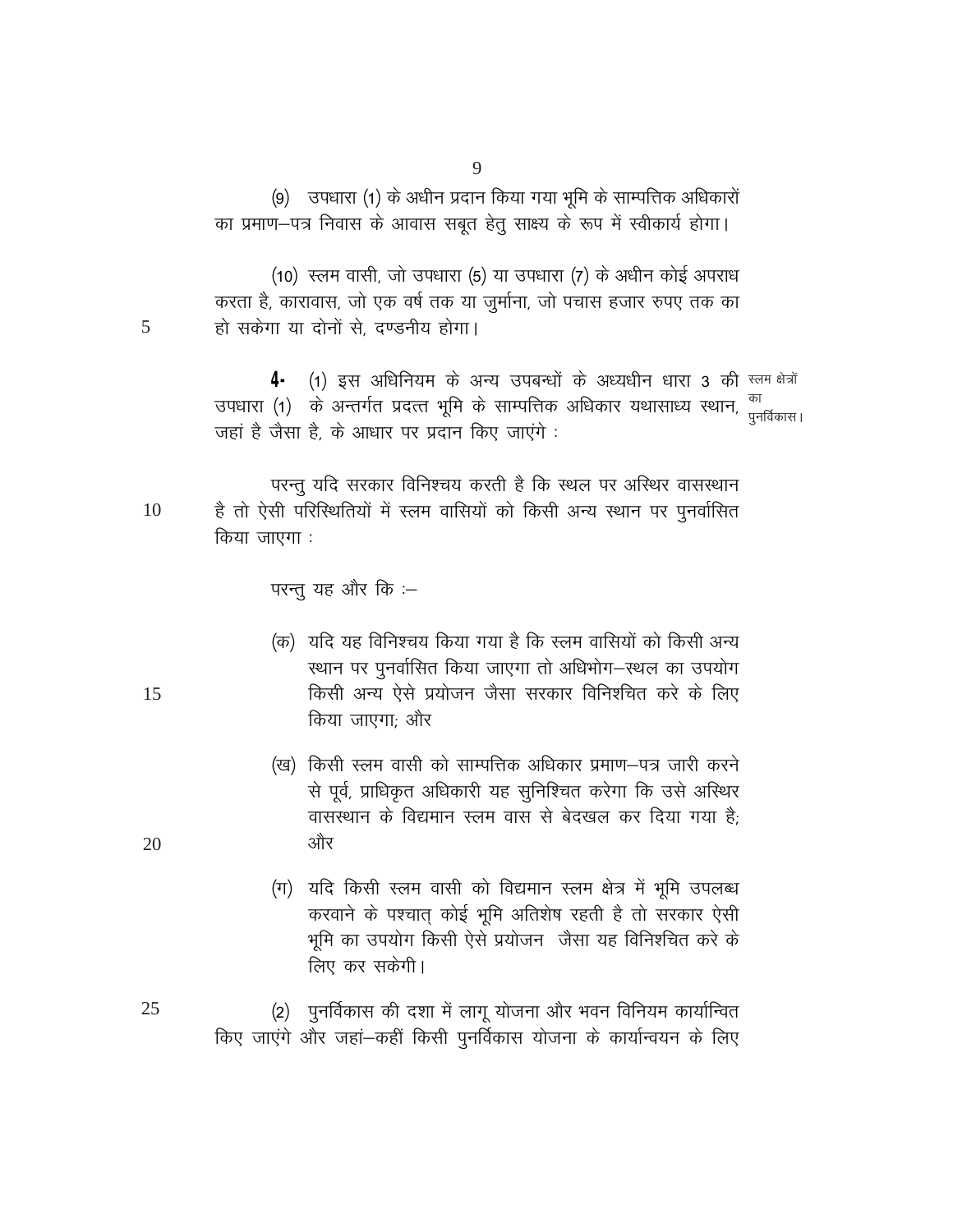कोई छूट दी जानी आवश्यक प्रतीत होती है वहां यह उक्त विनियमों के अधीन अनुज्ञेय पथांतर के अन्तर्गत प्रदान की गई समझी जाएगी।

(3) पुनर्विकास की अवधि के दौरान स्लम वासियों को ऐसी अवधि के लिए सरकार द्वारा विरचित आवास स्कीम के अधीन यथा उपबंधित ऐसा ट्रांजिट स्थान, जैसा आवश्यक हो उपलब्ध करवाया जाएगा।

5- राज्य की किसी विधि के अधीन किसी प्राधिकरण या न्यायालय के कार्यवाहियों समक्ष अनधिकृत कब्जे के आधार पर लम्बित स्लम वासियों की बेदखली से उपशमन। सम्बन्धित समस्त कार्यवाहियां इस अधिनियम के अधीन साम्पत्तिक अधिकारों का प्रमाण-पत्र जारी करने पर उपशमित हो जाएगी।

### अध्याय-3 I Kifud ví/klijleds0; oLFHiu dh ifØ; k

स्लम क्षेत्र पुनर्विकास और पुनर्वास समिति ।

का

 $\bigoplus$  (1) इस अधिनियम के प्रयोजन के लिए सरकार प्रत्येक शहरी क्षेत्र के लिए ऐसे शहरी क्षेत्र के नाम से स्लम क्षेत्र पुनर्विकास और पुनर्वास समिति के नाम से ज्ञात एक ऐसी समिति का गठन करेगी जैसा यह आवश्यक समझे और ऐसी समिति के पास ऐसे व्यक्तियों की सूची का अनुमोदन करने का प्राधिकार होगा जिनको भूमि का साम्पत्तिक अधिकार इस अधिनियम के अधीन प्रदत्त किए जाएंगे और ऐसे क्षेत्रों पर अपनी अधिकारिता का प्रयोग करेगी तथा ऐसी शक्तियों का प्रयोग और कृत्यों का पालन करेगी जैसे विहित किए जाएं।

(2) कलक्टर को उसकी अधिकारिता के भीतर शहरी क्षेत्रों की समिति के अध्यक्ष के रूप में नियुक्त किया जा सकेगा। समिति में ऐसे अन्य सदस्य भी 20 होंगे जो सरकार द्वारा अधिसूचित किए जाएं।

(3) उपधारा (1) के अधीन शक्तियों और कृत्यों की व्यापकता पर प्रतिकूल प्रभाव डाले बिना समिति,–

> (क) अनिवार्य सर्वेक्षण करेगी, स्थानिक नक्शे बनाएगी, स्लम क्षेत्रों की भौतिक सीमा नियत करेगी, सामुदायिक सहभागिता के साथ पात्र 25

5

15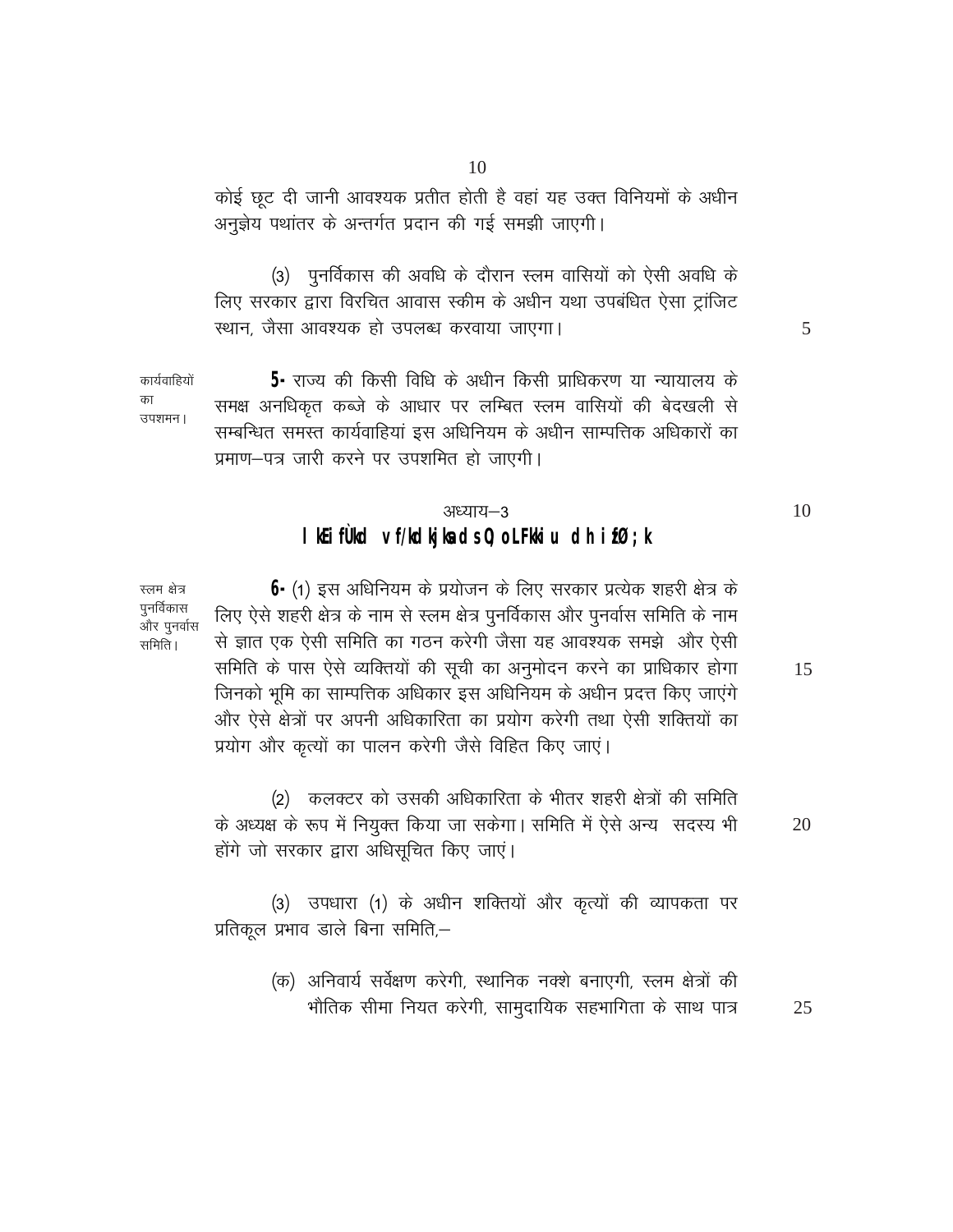स्लम वासियों की पहचान करेगी, ऐसे स्लम वासियों की सूची ऐसी रीति में, जैसी विहित की जाए तैयार करेगी और प्रकाशित करेगी जिन्हें भूमि के साम्पत्तिक अधिकारों का प्रमाण–पत्र, यथास्थिति, जारी किया जाना है या जारी किया गया है; और

- (ख) इस अधिनियम और तदधीन बनाए गए नियमों के उपबन्धों के कार्यान्वयन को सुकर बनाने के प्रयोजनों के लिए प्रत्येक स्लम क्षेत्र, स्लम के समूह के लिए सदस्यों की ऐसी संख्या, जैसी समिति द्वारा, विनिर्दिष्ट की जाए से समाविष्ट उप–समिति या उप–समितियां का गठन करेगी: और
	- (ग) यह सुनिश्चित करेगी कि उनकी अधिकारिता के अधीन शहरी क्षेत्रों में कोई नए स्लम वास स्थापित न किए जाएं।

(4) समिति की समुचित दक्ष कार्य प्रणाली के प्रयोजन के लिए सरकार ऐसे अधिकारियों और कर्मचारियों की नियुक्ति या प्रतिनियुक्ति कर सकेगी जैसी समय-समय पर अधिसूचित किए जाएं।

**7-** समिति के कारबार के संचालन की प्रक्रिया ऐसी होगी, जैसी विहित <sup>समिति के</sup> कारबार का की जाए। संचालन।

8- (1) इस अधिनियम के अधीन किए गए किसी विनिश्चय या आदेश <sup>अपील।</sup> से व्यथित कोई व्यक्ति ऐसे आदेश के पारित किए जाने की तारीख से नब्वे दिन की अवधि के भीतर निदेशक को अपील कर सकेगा।

(2) इस धारा के अधीन की गई प्रत्येक अपील की सुनवाई और निपटान 20 ऐसी रीति. जैसी विहित की जाए में किया जाएगा।

> (3) इस धारा के अधीन अपीलीय प्राधिकरण द्वारा पारित प्रत्येक आदेश अन्तिम होगा।

(4) इस अधिनियम में अन्तर्विष्ट किसी बात के होते हुए भी, सरकार, समिति या अपीलीय प्राधिकरण द्वारा पारित किसी आदेश का पुनरीक्षण करने हेतू 25 सक्षम होगी।

15

5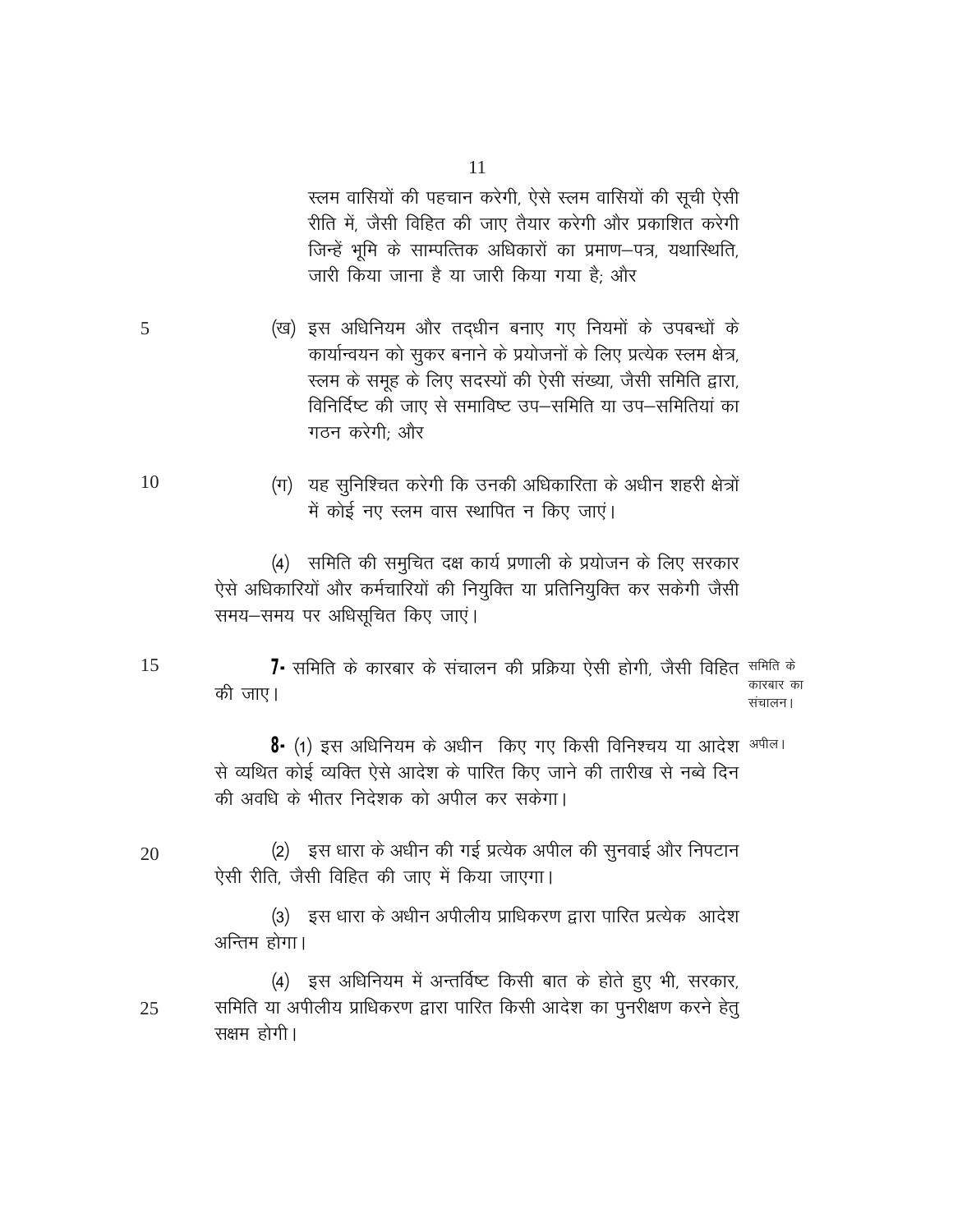#### अध्याय 4

#### **idhk**

नगरपालिका 9- (1) प्रत्येक शहरी स्थानीय निकाय में एक निधि का गठन किया क्षेत्र विकास जाएगा जिसमें इस अधिनियम के अधीन स्लम वासियों से प्राप्त धन को जमा निधि। किया जाएगा और इसके अतिरिक्त उक्त निधि में निम्नलिखित प्राप्तियां भी जमा की जा सकेंगी, अर्थात :-

5

- (क) केन्द्र और राज्य सरकार से अंशदान, यदि कोई हो;
- (ख) संगठनों, परोपकारियों, व्यष्टियों और गैर-सरकारी संगठनों से अंशदान: और
- (ग) सरकार, निगमित) सामाजिक उत्तरदायित्व (सी एस आर) निधिकरण 10 सहित निधिकरण के किन्हीं अन्य स्त्रोतों को अधिसुचित कर सकेगी।

(2) निधि का गठन और प्रशासन ऐसी रीति जैसी विहित की जाए. में होगा।

सद्भावपूर्वक 10- सरकार या सरकार के किसी अधिकारी या अन्य कर्मचारी या इस की गई अधिनियम के अधीन गठित उप-समिति के विरुद्ध किसी बात के लिए जो इस 15 कार्रवाई के अधिनियम या तदधीन बनाए गए किसी नियम या आदेश के अधीन सदभावपूर्वक लिए संरक्षण । की गई किसी बात या की जाने के लिए आशयित किसी बात के लिए कोई वाद, अभियोजन या अन्य विधिक कार्यवाही नहीं होगी।

**11-** इस अधिनियम) के उपबन्धों के कार्यान्वयन के लिए सरकार या नोडल अभिकरण । इस निमित्त उसके द्वारा प्राधिकृत कोई अधिकारी नोडल अभिकरण होगा। 20

12- किसी सिविल न्यायालय को किसी ऐसे विषय की बाबत अधिकारिता सिविल न्यायालय नहीं होगी जिसको सरकार या इस अधिनियम के अधीन गठित समिति, इस की अधिनियम द्वारा या इसके अधीन अवधारित करने के लिए सशक्त है और इस अधिकारिता का वर्जन। अधिनियम) द्वारा या इसके अधीन) प्रदत्त किसी शक्ति के अनुसरण में की गई | या की जाने वाली किसी कार्रवाई की बाबत कोई व्यादेश किसी न्यायालय या अन्य प्राधिकारी द्वारा नहीं दिया जाएगा।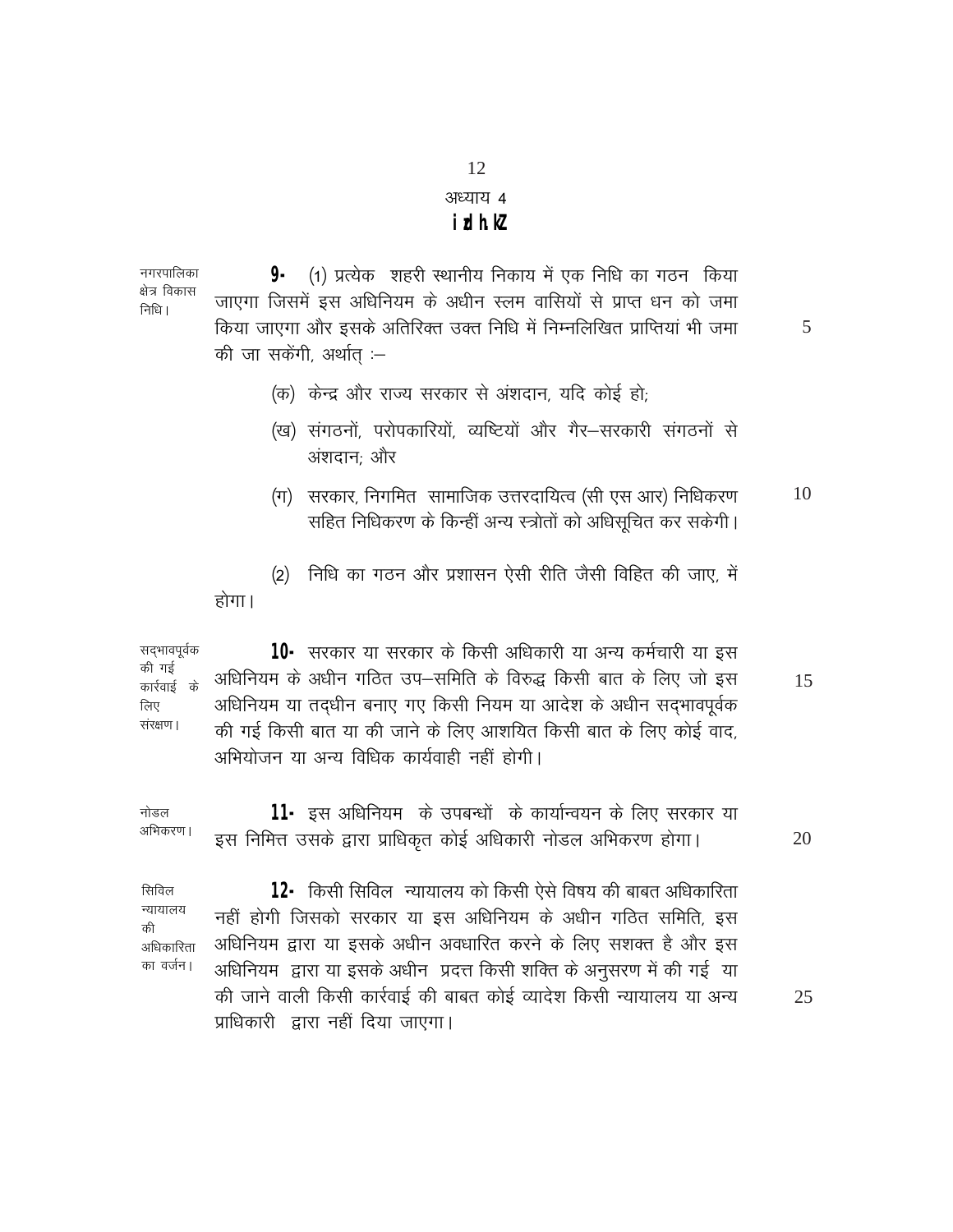13- इस अधिनियम के अधीन दण्डनीय किसी अपराध का, दण्ड प्रक्रिया अपराधों का संहिता, 1973 के अनुसार न्यायिक मजिस्ट्रेट के न्यायालय में विचारण किया <sup>संज्ञान।</sup> 1974 का 2 जाएगा:

परन्तू कोई भी नयायालय, इस अधिनियम के अधीन दण्डनीय किसी अपराध का संज्ञान सरकार द्वारा प्राधिकृत सरकार के किसी अधिकारी द्वारा लिखित में की गई शिकायत के सिवाय नहीं लेगा।

14 (1) सरकार राजपत्र (ई-गज़ट), हिमाचल प्रदेश में अधिसूचना द्वारा नियम बनाने की शक्ति। इस अधिनियम के प्रयोजनों को कार्यान्वित करने के लिए नियम बना सकेगी।

(2) इस अधिनियम के अधीन बनाया गया प्रत्येक नियम इसके बनाए जाने के पश्चात यथाशक्यशीघ्र विधान सभा के समक्ष, जब वह सत्र में हो, कुल 10 दस दिन की अवधि के लिए रखा जाएगा, जो एक सत्र में या दो या दो से अधिक आनुक्रमिक सत्रों में पूरी हो सकेगी और यदि उस सत्र के, जिसमें वह इस प्रकार रखा गया है या उपरोक्त आनुक्रमिक सत्रों के अवसान से पूर्व विधान सभा नियम में कोई परिवर्तन करती है या विनिश्चिय करती है कि नियम नहीं बनाया जाना चाहिए तो तत्पश्चात, यथास्थिति, ऐसा नियम ऐसे परिवर्तित रूप में प्रभावी होगा या उसका कोई प्रभाव नहीं होगा। तथापि, ऐसे किसी परिवर्तन या बातिलीकरण से उस नियम के अधीन पहले की गई किसी बात की विधिमान्यता पर प्रतिकल प्रभाव नहीं पड़ेगा।

**15-** तत्समय प्रवृत्त किसी अन्य राज्य विधि में अन्तर्विष्ट किसी बात के <sup>अधिनियम</sup> का अध्यारोही 20 प्रतिकूल होते हुए भी, इस अधिनियम के उपबन्ध प्रभावी होंगे। प्रभाव होना।

> 16- (1) इस अधिनियम के उपबन्धों को प्रभावी बनाने में यदि कोई कठिनाइयों को दूर करने की कठिनाई उत्पन्न होती है तो सरकार, राजपत्र (ई–गजट), हिमाचल प्रदेश में शक्ति । प्रकाशित आदेश द्वारा, ऐसे उपबन्ध, जो इस अधिनियम के उपबन्धों से असंगत न हों और जो इसे कठिनाई को दर करने के लिए आवश्यक या समीचीन प्रतीत हों. कर सकेगी :

परन्तु इस धारा के अधीन ऐसा कोई आदेश इस अधिनियम के प्रारम्भ की तारीख से दो वर्ष के अवसान के पश्चात नहीं किया जाएगा।

(2) इस धारा के अधीन किया गया प्रत्येक आदेश, इसके किए जाने के पश्चात यथाशक्यशीध्र राज्य विधान सभा के समक्ष रखा जाएगा।

15

5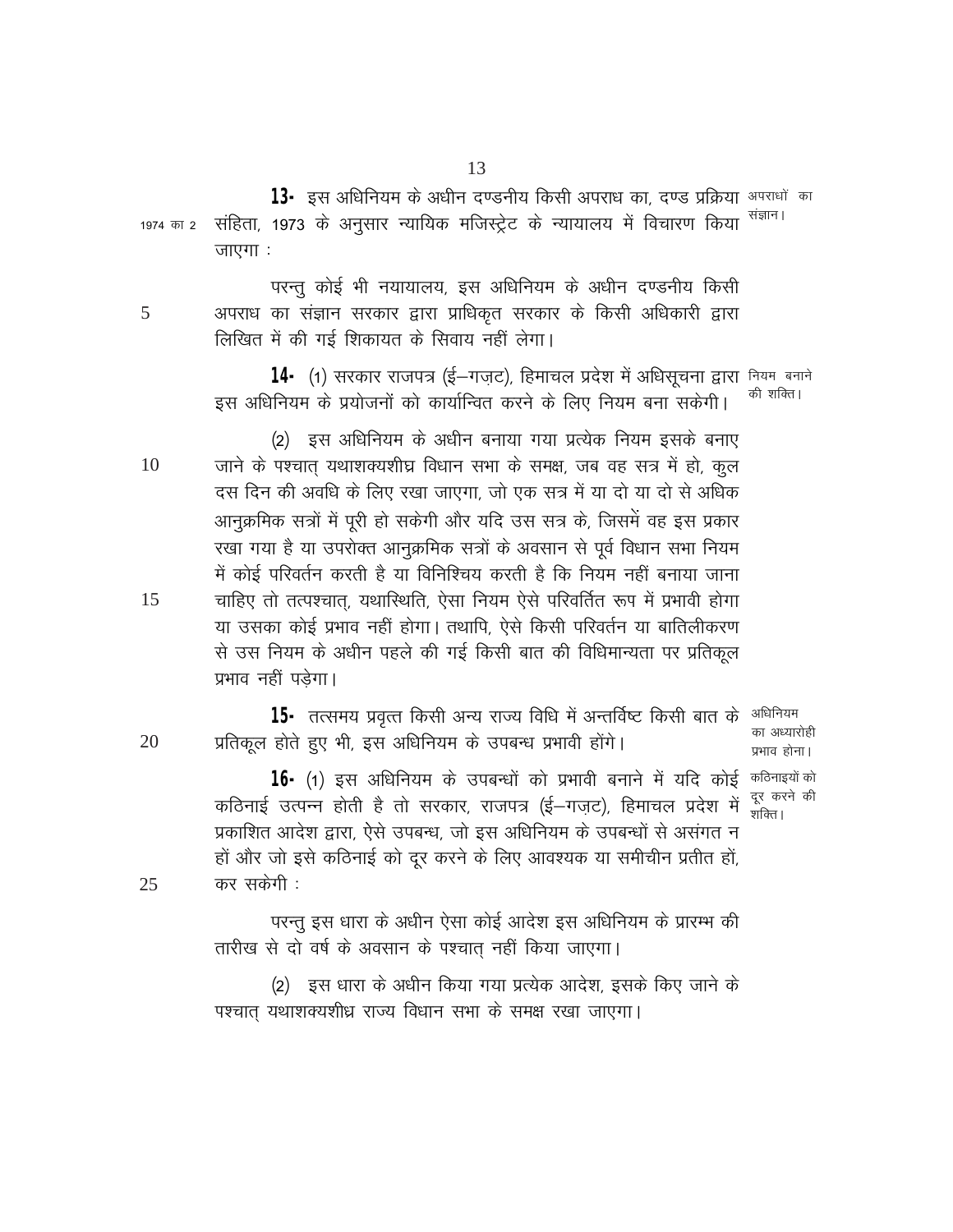### míš; laviš dij. Hadk dilu

भारत आज वैश्विक महाशक्ति के रूप में अपना स्थान प्राप्त करने का प्रयास कर रहा है। तथापि, शहरी क्षेत्रों में स्लम स्थिति एक गम्भीर समस्या है। कई आवास नीतियों के बावजद बड़ी जनसंख्या स्लम क्षेत्रों में निवास कर रही है। स्लम वासी खराब ढंग से निर्मित वासस्थानों, अस्थायी–निर्मित वासस्थानों में निवास कर रहे हैं. जिनमें अपर्याप्त स्वच्छता और अस्वास्थ्यकर हालात हैं। यह सरकार और समाज का उत्तरदायित्व है कि इन स्लम वासियों के जीवन स्तर को सुधारने के लिए कदम उठाएं, ताकि वे अपना जीवन प्रतिष्ठा और सम्मान के साथ जी सकें। स्लम वासी इन स्लम क्षेत्रों में दशकों से वासस्थानों से बेदखली और उनको ध्वस्त किए जाने के निरन्तर खतरे के साथ रह रहे हैं। इससे इन क्षेत्रों में आधारभूत नागरिक सेवाओं को प्रदान करने में भी बाधा उत्पन्न हो रही है। अतः सरकार ने दशकों से उनके अधिभोगाधीन भूमि पर उनको विरासत–योग्य साम्पत्तिक अधिकार प्रदान करने का विनिश्चय किया है। अस्थिर वासस्थानों की दशा में, स्लम वासियों को अन्य स्थानों पर पुनर्वासित किया जाएगा। इससे इन क्षेत्रों में नागरिक सुख-सुविधाओं की सतत् वृद्धि को सुकर बनाया जाएगा, जो इन व्यक्तियां को स्वस्थ और गुणात्मक जीवन प्रदान करने में सहायक होगा। जिन व्यक्तियों को साम्पत्तिक अधिकार प्रदत्त किए जाएंगे, उनकी सूची अनुमोदित करने के लिए, प्रत्येक शहरी क्षेत्र में सम्बन्धित कलक्टर की अध्यक्षता के अधीन स्लम क्षेत्र पुनर्विकास और पुनर्वास समिति गठित की जाएगी।

यह विधेयक उपरोक्त उद्देश्यों की पूर्ति के लिए है।

I jsk Hkj } kt ½ प्रभारी मन्न्त्री ।

शिमला :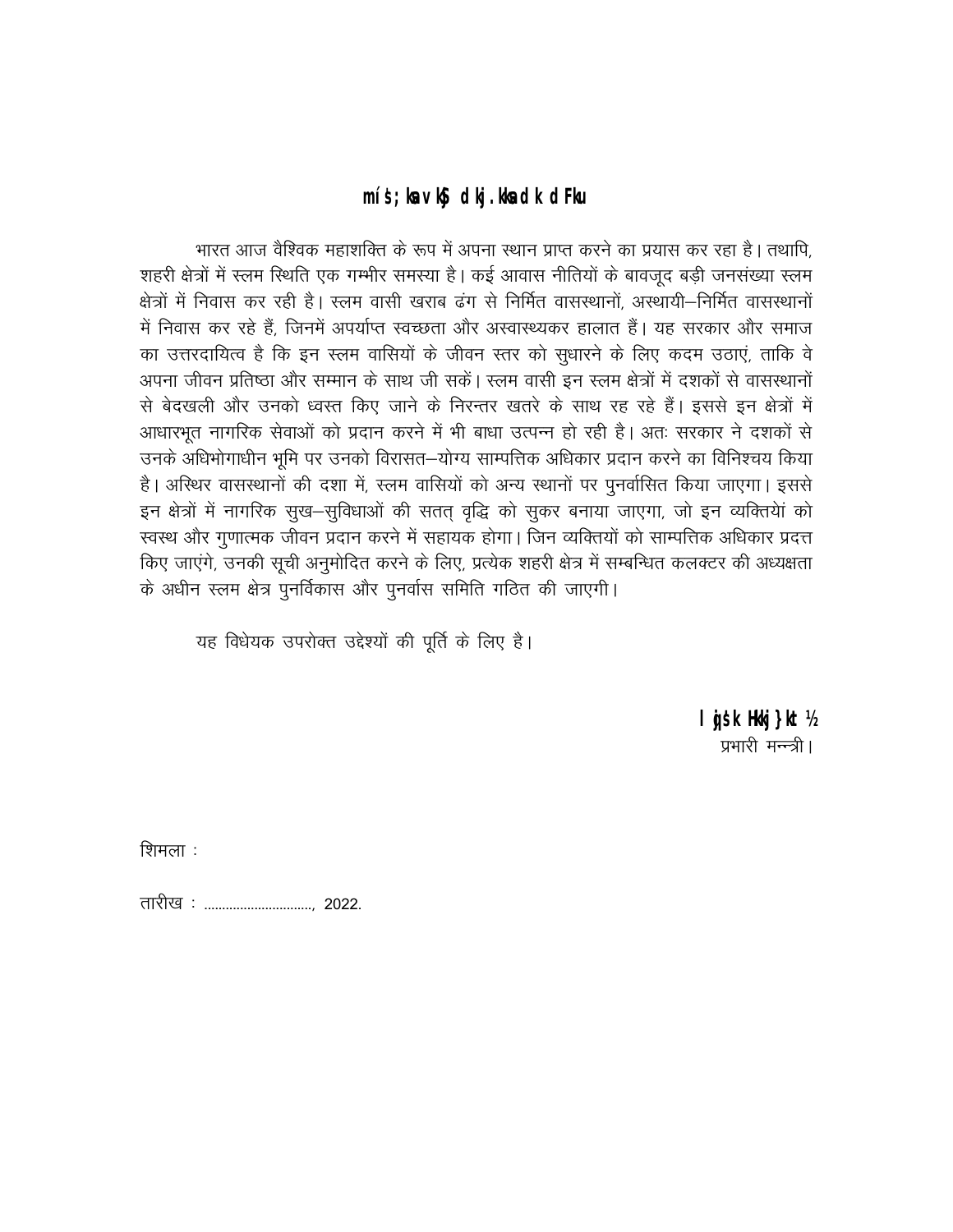## foRrh; Kliu

### $x'$  id  $x$

#### 2222222

## iR; k; Ktr fo/Hu I EcUlh Kliu

विधेयक का खण्ड 14 राज्य सरकार को इस अधिनियम के उपबंधों को कार्यान्वित करने हेतु -<br>नियम बनाने को सशक्त करता है। शक्ति का प्रस्तावित प्रत्यायोजन आवश्यक और सामान्य स्वरूप का है।